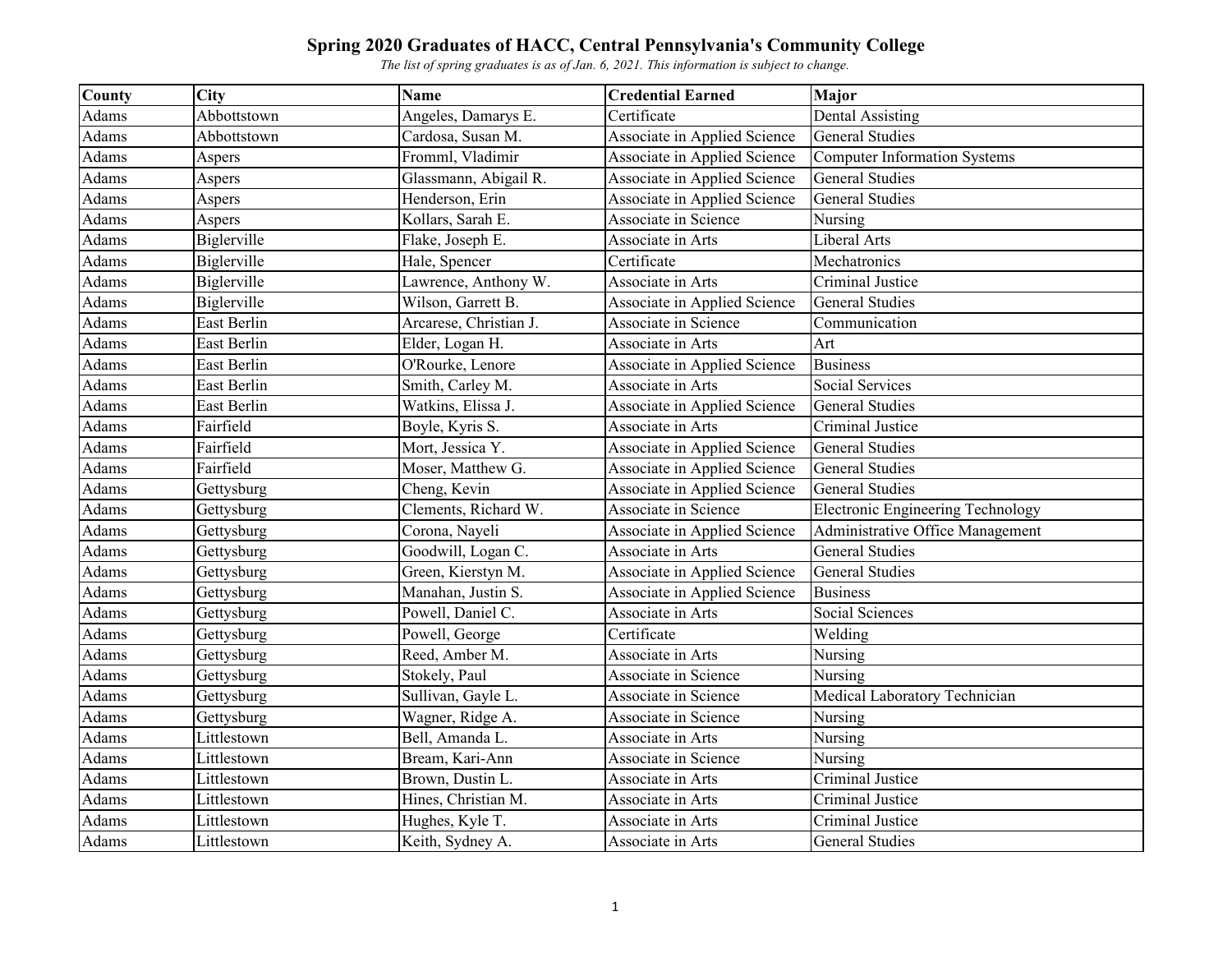| <b>County</b>   | City                   | <b>Name</b>            | <b>Credential Earned</b>     | <b>Major</b>                           |
|-----------------|------------------------|------------------------|------------------------------|----------------------------------------|
| Adams           | Littlestown            | Weatherly, Kristen D.  | Associate in Arts            | Biology                                |
| Adams           | Mcknightstown          | Sheahan, Emily         | Associate in Science         | Nursing                                |
| Adams           | Mcsherrystown          | Anderson, Lee M.       | Associate in Arts            | <b>Business Administration</b>         |
| Adams           | Mcsherrystown          | Bankert, Lori D.       | Associate in Applied Science | <b>General Studies</b>                 |
| Adams           | Mcsherrystown          | Hoshall, Danielle T.   | Associate in Arts            | Social Sciences                        |
| Adams           | Mcsherrystown          | Klunk, Sarah M.        | Associate in Arts            | Nursing                                |
| Adams           | Mcsherrystown          | Maurer, Matthew B.     | Associate in Applied Science | <b>Business</b>                        |
| Adams           | New Oxford             | Fenby, Hannah G.       | Associate in Science         | Nursing                                |
| Adams           | New Oxford             | Price, Emma C.         | Associate in Applied Science | <b>General Studies</b>                 |
| Adams           | New Oxford             | Redding, Alexandra M.  | Associate in Science         | Nursing                                |
| Adams           | New Oxford             | Serafino, Michael      | Certificate                  | Professional Bookkeeping               |
| Adams           | New Oxford             | Wetherington, Kelly M. | Associate in Arts            | Early Childhood - Elementary Education |
| Adams           | Orrtanna               | Smith, Quintina        | Associate in Science         | Psychology                             |
| Adams           | Orrtanna               | Smith, Quintina        | Associate in Arts            | Social Sciences                        |
| Adams           | Orrtanna               | Smith, Quintina        | Associate in Applied Science | Healthcare Management                  |
| Adams           | <b>York Springs</b>    | Chronister, Abigail M. | Associate in Arts            | Early Childhood - Elementary Education |
| Adams           | York Springs           | Garcia, Eduardo        | Associate in Arts            | Architecture                           |
| Adams           | York Springs           | Groves, Ashley N.      | Associate in Arts            | Nursing                                |
| Adams           | York Springs           | McCaleb, Sandra E.     | Associate in Science         | Medical Laboratory Technician          |
| Allegheny       | Pittsburgh             | Singer, Carlie B.      | Associate in Arts            | Social Sciences                        |
| Allegheny       | Pittsburgh             | Turner, Tania L.       | Associate in Arts            | English                                |
| <b>Berks</b>    | Bethel                 | Snyder, Kathleen P.    | Associate in Fine Arts       | Theatre                                |
| <b>Berks</b>    | Mohnton                | Larusso, Dean          | Associate in Science         | Mechanical Engineering Technology      |
| <b>Berks</b>    | Reading                | Peifer, Ashley B.      | Associate in Applied Science | <b>General Studies</b>                 |
| <b>Berks</b>    | Reading                | Williams, Marina J.    | Associate in Science         | Dental Hygiene                         |
| <b>Berks</b>    | Wernersville           | Lash, Michelle B.      | Associate in Science         | Dental Hygiene                         |
| <b>Bradford</b> | Sayre                  | Winters, Kassandra D.  | Associate in Science         | Nursing                                |
| <b>Bucks</b>    | Quakertown             | Jules, Roos D.         | Associate in Arts            | <b>Computer Information Systems</b>    |
| Centre          | Aaronsburg             | Gustus, Elaine T.      | Associate in Applied Science | Web Development & Design               |
| Centre          | <b>University Park</b> | Stocker, Matthew T.    | Associate in Applied Science | <b>General Studies</b>                 |
| Chester         | Elverson               | Baringer, Paul D.      | Associate in Applied Science | <b>Enology and Viticulture</b>         |
| Chester         | Honey Brook            | Fisher, Brittney T.    | Associate in Arts            | Early Childhood - Elementary Education |
| Chester         | Oxford                 | Davis, Breanna         | Associate in Science         | Nursing                                |
| Chester         | Thorndale              | Alrasheedi, Khaled     | Associate in Arts            | Social Sciences                        |
| Cumberland      | <b>Boiling Springs</b> | Back, Karen C.         | Associate in Arts            | Psychology                             |
| Cumberland      | <b>Boiling Springs</b> | Brenneman, Nicole M.   | Associate in Science         | Nursing                                |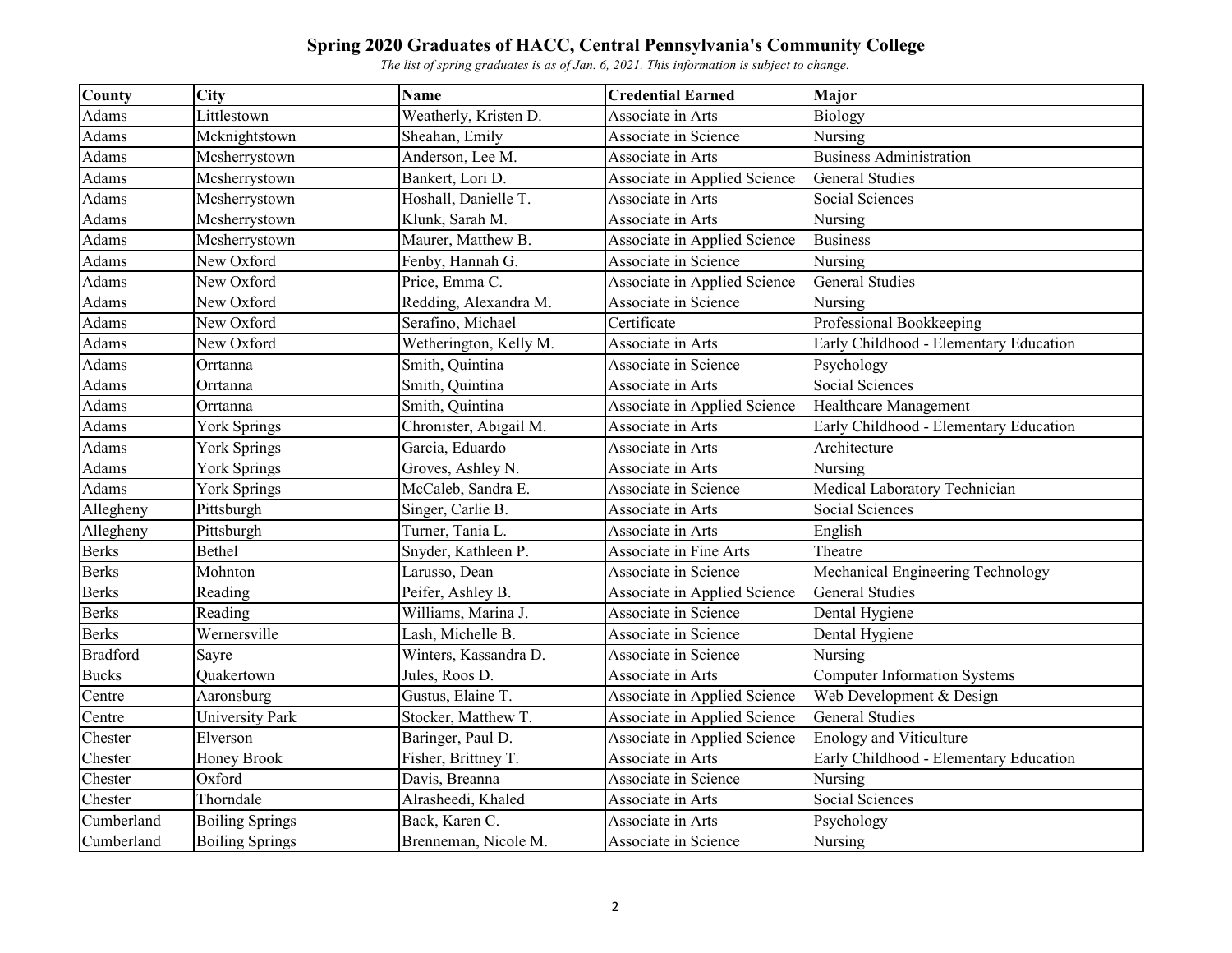| <b>County</b> | City                   | <b>Name</b>             | <b>Credential Earned</b>     | <b>Major</b>                       |
|---------------|------------------------|-------------------------|------------------------------|------------------------------------|
| Cumberland    | <b>Boiling Springs</b> | Keller, Jody Lynn       | Associate in Applied Science | <b>Health Science</b>              |
| Cumberland    | <b>Boiling Springs</b> | Martin, Hailey          | Associate in Applied Science | Healthcare Management              |
| Cumberland    | <b>Boiling Springs</b> | Maurer, Lily E.         | Associate in Applied Science | Hospitality and Tourism Management |
| Cumberland    | Camp Hill              | Altenburg, Alexander W. | Associate in Science         | Math/Computer Science              |
| Cumberland    | Camp Hill              | Arnold, Kaitlin A.      | Associate in Science         | Dental Hygiene                     |
| Cumberland    | Camp Hill              | Behm, Jarred            | Associate in Applied Science | Architecture                       |
| Cumberland    | Camp Hill              | Bevins, Taylar M.       | Associate in Applied Science | <b>Health Science</b>              |
| Cumberland    | Camp Hill              | Bish, Gregory D.        | Associate in Applied Science | <b>General Studies</b>             |
| Cumberland    | Camp Hill              | Colwell, James H.       | Certificate                  | Welding                            |
| Cumberland    | Camp Hill              | Dailey, James M.        | Associate in Arts            | <b>Business Administration</b>     |
| Cumberland    | Camp Hill              | Davis, Deanna M.        | Associate in Applied Science | <b>General Studies</b>             |
| Cumberland    | Camp Hill              | Edwards, Chelsea G.     | Associate in Science         | Nursing                            |
| Cumberland    | Camp Hill              | Ficco, Abby N.          | Associate in Arts            | <b>General Studies</b>             |
| Cumberland    | Camp Hill              | Hasni, Mouna            | Associate in Arts            | Criminal Justice                   |
| Cumberland    | Camp Hill              | Hnypa, Ielyzaveta A.    | Associate in Science         | Nursing                            |
| Cumberland    | Camp Hill              | Jefferies, Jade         | Associate in Science         | <b>Business Administration</b>     |
| Cumberland    | Camp Hill              | Liyai, Robert M.        | Associate in Arts            | Nursing                            |
| Cumberland    | Camp Hill              | Mikhail, Enass M.       | Associate in Applied Science | Health Science                     |
| Cumberland    | Camp Hill              | Misiti, Alexis R.       | Associate in Science         | Nursing                            |
| Cumberland    | Camp Hill              | Poole, Chris Z.         | Associate in Applied Science | Architecture                       |
| Cumberland    | Camp Hill              | Poust, Melissa A.       | Associate in Arts            | Human Services - Career            |
| Cumberland    | Camp Hill              | Solmonson, Angel        | Associate in Science         | Nursing                            |
| Cumberland    | Camp Hill              | Spears, Samuel R.       | Associate in Arts            | Chemistry                          |
| Cumberland    | Camp Hill              | Starr, Kara L.          | Associate in Applied Science | <b>General Studies</b>             |
| Cumberland    | Camp Hill              | Webb, Alexander C.      | Diploma                      | Music Audio & Recording Technology |
| Cumberland    | Camp Hill              | Weigle, Rebecca J.      | Associate in Science         | Psychology                         |
| Cumberland    | Camp Hill              | Westra, Garrett A.      | Associate in Science         | Nursing                            |
| Cumberland    | Camp Hill              | Woodcook, Kaitlynn S.   | Associate in Science         | Nursing                            |
| Cumberland    | Camp Hill              | Wright, Rebecca         | Associate in Applied Science | <b>General Studies</b>             |
| Cumberland    | Carlisle               | Berrios, Lenisa         | Associate in Arts            | Early Care and Education           |
| Cumberland    | Carlisle               | Bowers, Kathryn J.      | Associate in Science         | Dental Hygiene                     |
| Cumberland    | Carlisle               | Brennan, Hannah M.      | Associate in Applied Science | <b>General Studies</b>             |
| Cumberland    | Carlisle               | Cox, Shanna L.          | Associate in Arts            | Nursing                            |
| Cumberland    | Carlisle               | DeLorenzo, Dominick A.  | Certificate                  | Welding                            |
| Cumberland    | Carlisle               | Filipovich, Sharon L.   | Associate in Applied Science | <b>General Studies</b>             |
| Cumberland    | Carlisle               | Habig, Erin M.          | Associate in Applied Science | <b>General Studies</b>             |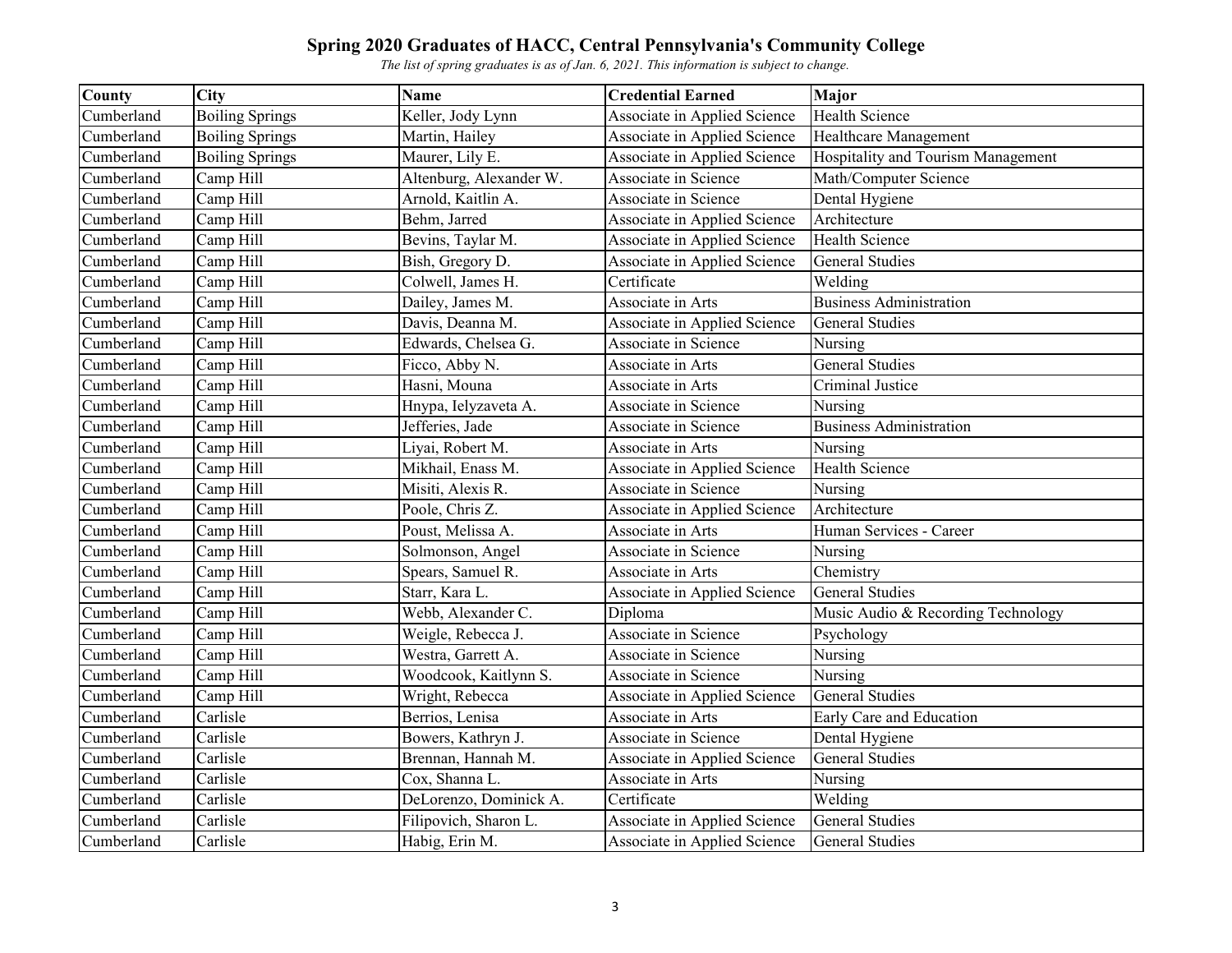| County     | <b>City</b> | <b>Name</b>           | <b>Credential Earned</b>     | Major                                  |
|------------|-------------|-----------------------|------------------------------|----------------------------------------|
| Cumberland | Carlisle    | Hart, Mya D.          | Associate in Arts            | <b>Culinary Arts</b>                   |
| Cumberland | Carlisle    | Henry, Taylor A.      | Associate in Arts            | <b>General Studies</b>                 |
| Cumberland | Carlisle    | Hileman, Helen R.     | Certificate                  | Gerontology                            |
| Cumberland | Carlisle    | Hothem, Kacey         | Associate in Science         | Nursing                                |
| Cumberland | Carlisle    | Ickes, Sarah J.       | Associate in Arts            | Art                                    |
| Cumberland | Carlisle    | Lemon, Victoria J.    | Associate in Science         | Nursing                                |
| Cumberland | Carlisle    | MacMillen, Eric A.    | Associate in Science         | Nursing                                |
| Cumberland | Carlisle    | Miller, Allen         | Associate in Arts            | Criminal Justice                       |
| Cumberland | Carlisle    | Mixell, Tonya A.      | Associate in Arts            | Police Science                         |
| Cumberland | Carlisle    | Pathak, Margi M.      | Associate in Arts            | Early Childhood - Elementary Education |
| Cumberland | Carlisle    | Rosas, Andres T.      | Associate in Applied Science | Architecture                           |
| Cumberland | Carlisle    | Shope, Montella J.    | Certificate                  | Welding                                |
| Cumberland | Carlisle    | Snyder, Nicole L.     | Associate in Applied Science | <b>General Studies</b>                 |
| Cumberland | Carlisle    | Thomas, Danielle O.   | Associate in Applied Science | Diagnostic Medical Sonography          |
| Cumberland | Carlisle    | Thomas, Krista R.     | Associate in Science         | Nursing                                |
| Cumberland | Carlisle    | Thomas, Neil          | Associate in Arts            | <b>Business Administration</b>         |
| Cumberland | Carlisle    | Van Grouw, Emma F.    | Associate in Science         | Dental Hygiene                         |
| Cumberland | Carlisle    | Ventrella, Rose M.    | Associate in Applied Science | <b>General Studies</b>                 |
| Cumberland | Carlisle    | Walter, Julie A.      | Associate in Science         | Nursing                                |
| Cumberland | Carlisle    | Willhide, Ashley N.   | Associate in Applied Science | Diagnostic Medical Sonography          |
| Cumberland | Carlisle    | Williams, Naomi L.    | Associate in Science         | Nursing                                |
| Cumberland | Carlisle    | Wilt, Holly R.        | Associate in Science         | Nursing                                |
| Cumberland | Carlisle    | Zeigler, Hannah M.    | Associate in Fine Arts       | Photography                            |
| Cumberland | Enola       | Cardone, Leo W.       | Certificate                  | <b>Electrical Technology</b>           |
| Cumberland | Enola       | Carter, Alexandra K.  | Associate in Science         | Nursing                                |
| Cumberland | Enola       | Chadwick, Ashlee      | Associate in Science         | Nursing                                |
| Cumberland | Enola       | Fries, Emily P.       | Associate in Science         | Nursing                                |
| Cumberland | Enola       | Gross, Imogene I.     | Associate in Arts            | <b>Liberal Arts</b>                    |
| Cumberland | Enola       | Khan, Hina            | Associate in Applied Science | Diagnostic Medical Sonography          |
| Cumberland | Enola       | Kim, Joyce D.         | Associate in Applied Science | Architecture                           |
| Cumberland | Enola       | Nicholson, Alexis     | Associate in Science         | Nursing                                |
| Cumberland | Enola       | Sale, Brienna         | Associate in Science         | <b>Environmental Science</b>           |
| Cumberland | Enola       | Sheaffer, Robyn M.    | Certificate                  | Early Childhood Care & Education       |
| Cumberland | Enola       | Singh, Jaspreet       | Associate in Applied Science | Web Development & Design               |
| Cumberland | Enola       | Whitebread, Baylee A. | Associate in Science         | Nursing                                |
| Cumberland | Enola       | Zinn, Travis S.       | Associate in Arts            | <b>Computer Information Systems</b>    |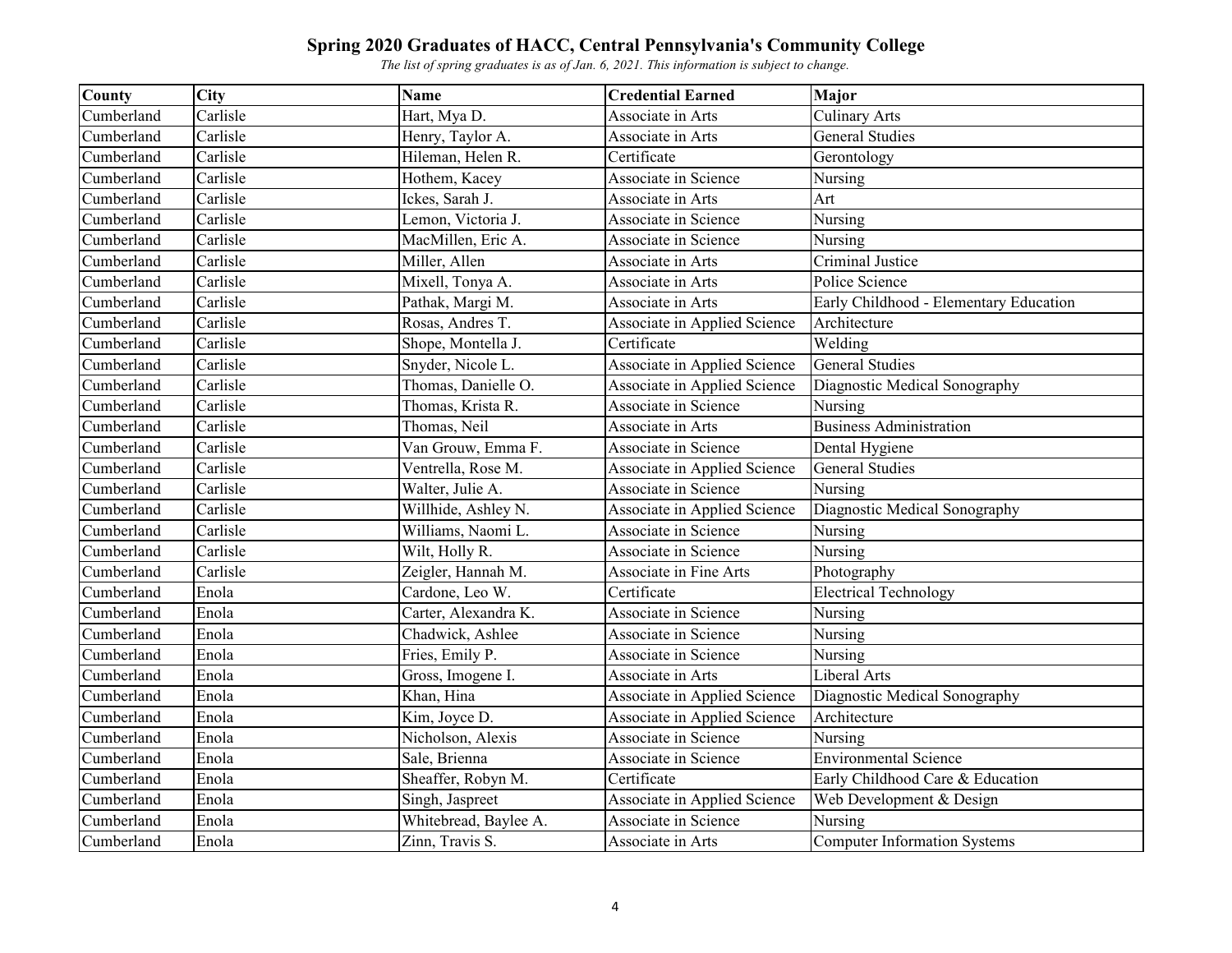| County     | City          | <b>Name</b>                 | <b>Credential Earned</b>     | <b>Major</b>                             |
|------------|---------------|-----------------------------|------------------------------|------------------------------------------|
| Cumberland | Lemoyne       | Gates, Daphne A.            | Associate in Applied Science | <b>General Studies</b>                   |
| Cumberland | Lemoyne       | Leen, Patrick D.            | Certificate                  | Professional Bookkeeping                 |
| Cumberland | Lemoyne       | Markley, Catherine C.       | Associate in Arts            | Liberal Arts                             |
| Cumberland | Lemoyne       | Matter, Megan E.            | Associate in Arts            | Biology                                  |
| Cumberland | Mechanicsburg | Aden, Hassan B.             | Associate in Arts            | Social Sciences                          |
| Cumberland | Mechanicsburg | Alahyane, Hicham            | Associate in Applied Science | <b>HVAC</b>                              |
| Cumberland | Mechanicsburg | Ali, Saadia                 | Associate in Arts            | Nursing                                  |
| Cumberland | Mechanicsburg | Badarzynski, Lauren M.      | Associate in Science         | <b>Business Administration</b>           |
| Cumberland | Mechanicsburg | Bedford, Rebecca L.         | Associate in Science         | Nursing                                  |
| Cumberland | Mechanicsburg | Bergey, Brendan A.          | Associate in Science         | Nursing                                  |
| Cumberland | Mechanicsburg | Bespalko, Iurii S.          | Associate in Applied Science | Diagnostic Medical Sonography            |
| Cumberland | Mechanicsburg | Bitoumbou Ossibi, Gildas R. | Associate in Science         | <b>Electronic Engineering Technology</b> |
| Cumberland | Mechanicsburg | Bria, Margaretha S.         | Associate in Science         | <b>Business Administration</b>           |
| Cumberland | Mechanicsburg | Cappelli, Susan O.          | Associate in Science         | Nursing                                  |
| Cumberland | Mechanicsburg | Coca, Tristen A.            | Associate in Applied Science | <b>General Studies</b>                   |
| Cumberland | Mechanicsburg | Colarusso, John E.          | Associate in Arts            | Social Sciences                          |
| Cumberland | Mechanicsburg | Corchado, Nicholas A.       | Associate in Arts            | Art                                      |
| Cumberland | Mechanicsburg | Daily, Jason W.             | Associate in Arts            | Paralegal Studies                        |
| Cumberland | Mechanicsburg | Desroches, Deja K.          | Associate in Arts            | <b>General Studies</b>                   |
| Cumberland | Mechanicsburg | Dobrovics, Sheila R.        | Associate in Arts            | Human Services - Career                  |
| Cumberland | Mechanicsburg | Dohner, Cole B.             | Associate in Arts            | English                                  |
| Cumberland | Mechanicsburg | Fitzwater, Elizabeth A.     | Associate in Science         | Medical Laboratory Technician            |
| Cumberland | Mechanicsburg | Fratangeli, Caleb J.        | Associate in Applied Science | <b>General Studies</b>                   |
| Cumberland | Mechanicsburg | Gallo, Nicholas             | Associate in Arts            | Police Science                           |
| Cumberland | Mechanicsburg | Gelnett, Jason              | Associate in Arts            | <b>Business Administration</b>           |
| Cumberland | Mechanicsburg | Gewiss, Elena M.            | Associate in Arts            | <b>Business Administration</b>           |
| Cumberland | Mechanicsburg | Graeser, Kristin M.         | Associate in Applied Science | <b>General Studies</b>                   |
| Cumberland | Mechanicsburg | Graham, Tasia N.            | Associate in Science         | Psychology                               |
| Cumberland | Mechanicsburg | Hada, Valbona               | Associate in Applied Science | <b>General Studies</b>                   |
| Cumberland | Mechanicsburg | Harrison, Elizabeth H.      | Associate in Applied Science | Administrative Office Management         |
| Cumberland | Mechanicsburg | Hartman, Tara L.            | Associate in Science         | Nursing                                  |
| Cumberland | Mechanicsburg | Hazar, Iryna                | Associate in Science         | <b>Business Administration</b>           |
| Cumberland | Mechanicsburg | Headley, Austin M.          | Associate in Arts            | <b>Computer Information Systems</b>      |
| Cumberland | Mechanicsburg | Hinckley, James E.          | Diploma                      | Gerontology                              |
| Cumberland | Mechanicsburg | Ho, Thu N.                  | Associate in Arts            | <b>Business Administration</b>           |
| Cumberland | Mechanicsburg | Hoover, Andrea L.           | Associate in Applied Science | Early Care and Education                 |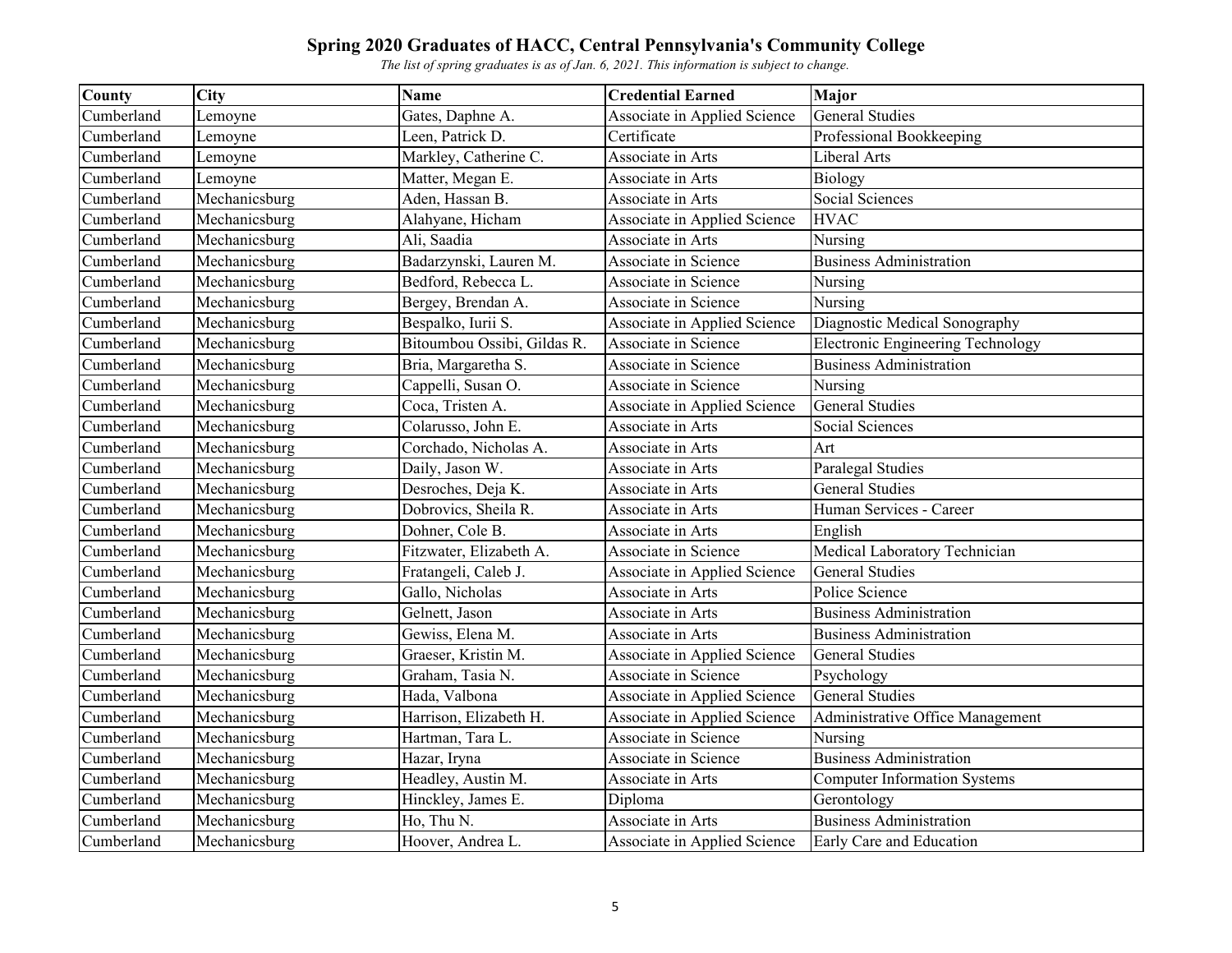| County     | City                       | <b>Name</b>                | <b>Credential Earned</b>     | <b>Major</b>                                |
|------------|----------------------------|----------------------------|------------------------------|---------------------------------------------|
| Cumberland | Mechanicsburg              | Hoover, Debra R.           | Certificate                  | Gerontology                                 |
| Cumberland | Mechanicsburg              | Hoover, Debra R.           | Diploma                      | Gerontology                                 |
| Cumberland | Mechanicsburg              | Houck, Madilynn M.         | Associate in Science         | Nursing                                     |
| Cumberland | Mechanicsburg              | Hughes, Kayla              | Associate in Science         | <b>Business Administration</b>              |
| Cumberland | Mechanicsburg              | Hummel, Kyle R.            | Associate in Arts            | <b>Business Administration</b>              |
| Cumberland | Mechanicsburg              | Jimenez, Carmen            | Associate in Arts            | Web Development & Design                    |
| Cumberland | Mechanicsburg              | Kamtchoum Ngena, Sandra Z. | Certificate                  | <b>Computer Information Systems</b>         |
| Cumberland | Mechanicsburg              | Keating, Aileen M.         | Associate in Science         | Nursing                                     |
| Cumberland | $M$ echanicsburg           | Kyrychenko, Valeriya       | Associate in Science         | <b>Business Administration</b>              |
| Cumberland | Mechanicsburg              | Lantz, Victoria            | Associate in Arts            | Criminal Justice                            |
| Cumberland | Mechanicsburg              | Li, Bangyan                | Associate in Arts            | Early Childhood - Elementary Education      |
| Cumberland | Mechanicsburg              | Lucente, Vincent R.        | Associate in Arts            | Chemistry                                   |
| Cumberland | Mechanicsburg              | Lundeen, Jennifer L.       | Associate in Arts            | Human Services - Career                     |
| Cumberland | Mechanicsburg              | Miller, Melissa J.         | Associate in Applied Science | <b>Computer Information Systems</b>         |
| Cumberland | Mechanicsburg              | Minnich, Susan J.          | Associate in Applied Science | Administrative Office Management            |
| Cumberland | Mechanicsburg              | Morales, Maria R.          | Associate in Arts            | <b>Business Administration</b>              |
| Cumberland | Mechanicsburg              | Patel, Maitriben K.        | Certificate                  | Mechatronics                                |
| Cumberland | Mechanicsburg              | Potter, Joseph A.          | Associate in Science         | Mechanical Engineering Technology           |
| Cumberland | Mechanicsburg              | Ragni, Brock K.            | Certificate                  | <b>Culinary Arts Catering</b>               |
| Cumberland | Mechanicsburg              | Rhoads, Joshua R.          | Associate in Applied Science | Diagnostic Medical Sonography               |
| Cumberland | Mechanicsburg              | Rosenberry, Hank J.        | Associate in Applied Science | Automotive Technology - General Motors ASEP |
| Cumberland | Mechanicsburg              | Seeley, Dawn M.            | Associate in Science         | Nursing                                     |
| Cumberland | Mechanicsburg              | Silvani, Nathan M.         | Associate in Applied Science | Hospitality and Tourism Management          |
| Cumberland | Mechanicsburg              | Singh, Kamalpreet          | Associate in Applied Science | Web Development & Design                    |
| Cumberland | Mechanicsburg              | Spiroff, Angela J.         | Associate in Applied Science | Paralegal Studies                           |
| Cumberland | Mechanicsburg              | Steele, Matthew            | Associate in Arts            | Hospitality and Tourism Management          |
| Cumberland | Mechanicsburg              | Swor, Kellie C.            | Associate in Applied Science | <b>HVAC</b>                                 |
| Cumberland | Mechanicsburg              | Toth, Julia                | Associate in Arts            | Criminal Justice                            |
| Cumberland | Mechanicsburg              | Wang, Sharon E.            | Associate in Applied Science | <b>Business</b>                             |
| Cumberland | Mechanicsburg              | Wetzler, Julia R.          | Associate in Applied Science | <b>General Studies</b>                      |
| Cumberland | Mechanicsburg              | Zrncic, Ashlee             | Associate in Arts            | Paralegal Studies                           |
| Cumberland | <b>Mount Holly Springs</b> | Slusser, Kali M.           | Associate in Arts            | Health Care Management                      |
| Cumberland | Mt Holly Spgs              | Deutsch, Miah M.           | Associate in Science         | <b>Business Administration</b>              |
| Cumberland | New Cumberland             | Blakeslee, Kai M.          | Associate in Arts            | <b>Business Administration</b>              |
| Cumberland | New Cumberland             | Clarke, Sean C.            | Associate in Arts            | <b>Business Studies</b>                     |
| Cumberland | New Cumberland             | Colavito, Anthony          | Associate in Arts            | Early Childhood - Elementary Education      |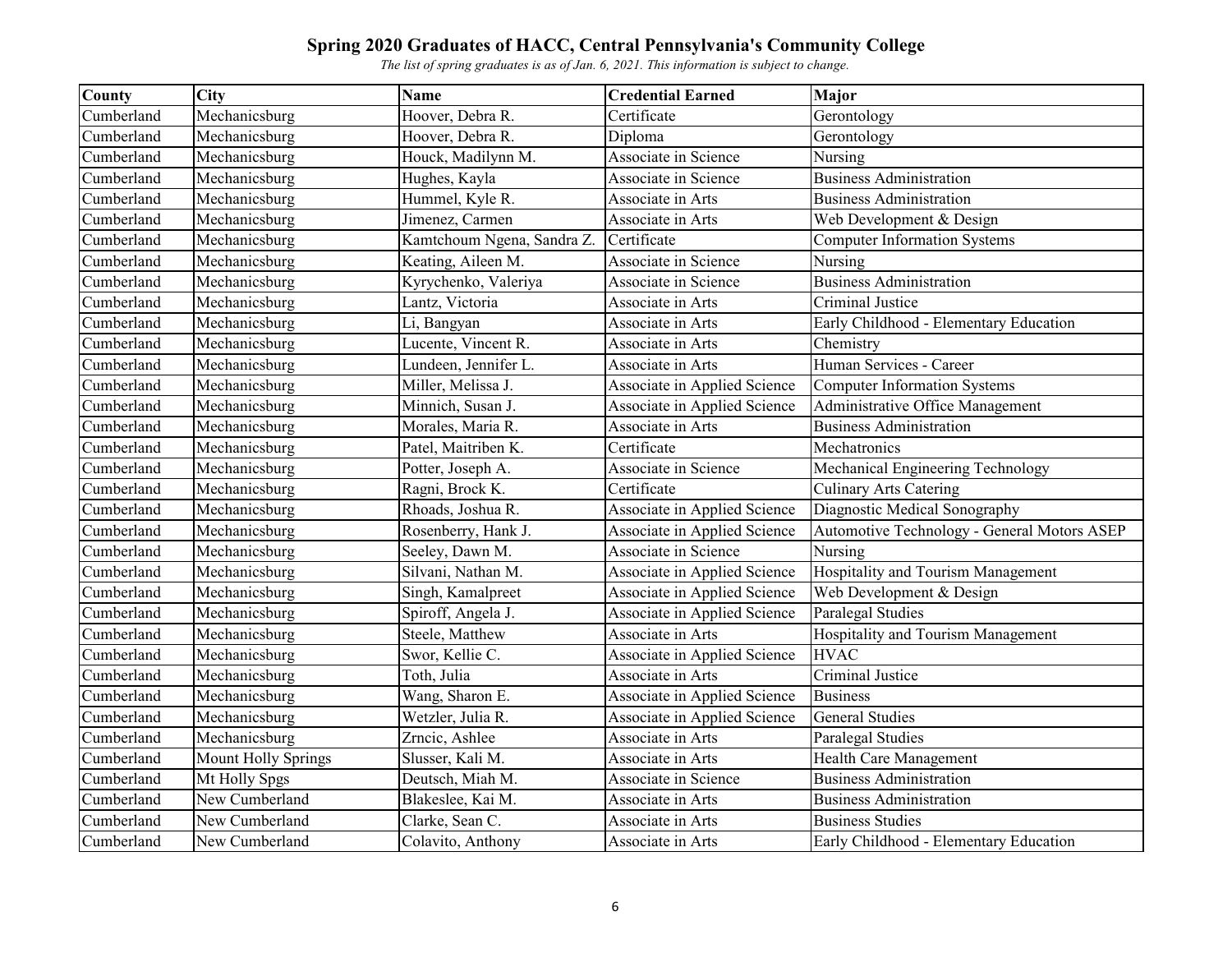| <b>County</b> | <b>City</b>          | <b>Name</b>                | <b>Credential Earned</b>     | Major                                    |
|---------------|----------------------|----------------------------|------------------------------|------------------------------------------|
| Cumberland    | New Cumberland       | Cummings, Brianna K.       | Associate in Science         | Dental Hygiene                           |
| Cumberland    | New Cumberland       | Hollinger, Lara T.         | Associate in Applied Science | <b>General Studies</b>                   |
| Cumberland    | New Cumberland       | Kendall, Jason             | Certificate                  | Mechatronics                             |
| Cumberland    | New Cumberland       | Koutsokostas, Demetrios H. | Associate in Science         | <b>Structural Engineering Technology</b> |
| Cumberland    | New Cumberland       | Migatulski, Christopher W. | Associate in Arts            | <b>General Studies</b>                   |
| Cumberland    | New Cumberland       | Miller, Ashley N.          | Associate in Applied Science | <b>General Studies</b>                   |
| Cumberland    | New Cumberland       | Petrone-Still, Victoria    | Certificate                  | Paralegal Studies                        |
| Cumberland    | New Cumberland       | Rowley, Alexander S.       | Associate in Applied Science | <b>Industrial Technology</b>             |
| Cumberland    | New Cumberland       | Rutkowski, Hailey M.       | Associate in Arts            | <b>Business Administration</b>           |
| Cumberland    | Newville             | Blessing, Amy A.           | Associate in Arts            | Nursing                                  |
| Cumberland    | Newville             | Feuchtenberger, Travis S.  | Associate in Science         | <b>Business Administration</b>           |
| Cumberland    | Newville             | Ranyak, Rachel A.          | Associate in Arts            | Nursing                                  |
| Cumberland    | Newville             | Robinson, Jason            | Associate in Applied Science | <b>Computer Information Systems</b>      |
| Cumberland    | Newville             | Thorson, Ashley N.         | Associate in Science         | Dental Hygiene                           |
| Cumberland    | Shippensburg         | Beausoleil, Christopher A. | Associate in Science         | Nursing                                  |
| Cumberland    | Shippensburg         | Brown, Alyssa N.           | Associate in Arts            | Early Care and Education                 |
| Cumberland    | Shippensburg         | Fleming, Alissa J.         | Associate in Science         | Medical Laboratory Technician            |
| Cumberland    | Shippensburg         | Fogelsanger, Megan R.      | Associate in Science         | <b>Business Administration</b>           |
| Cumberland    | Shippensburg         | Kelso, Logan D.            | Associate in Arts            | <b>Business Studies</b>                  |
| Cumberland    | Shippensburg         | King, Ian R.               | Associate in Applied Science | <b>Electrical Technology</b>             |
| Cumberland    | Shippensburg         | Thrush, Brittany N.        | Associate in Applied Science | Healthcare Management                    |
| Cumberland    | Shippensburg         | Tran, Dat N.               | Associate in Science         | Engineering                              |
| Cumberland    | Shippensburg         | Weary, Kady                | Associate in Science         | <b>Health Science</b>                    |
| Cumberland    | Shippensburg         | Witmer, Steven R.          | Associate in Arts            | Nursing                                  |
| Cumberland    | Shiremanstown        | Erickson, Zeren X.         | Associate in Applied Science | <b>Automotive Technology</b>             |
| Cumberland    | Shiremanstown        | Hinssen, Hannah N.         | Associate in Applied Science | Wellness and Health Promotion            |
| Cumberland    | Shiremanstown        | Hykes, Albert J.           | Associate in Arts            | <b>Business Administration</b>           |
| Cumberland    | <b>Walnut Bottom</b> | Brandt, Chelsea L.         | Associate in Arts            | <b>Business Management</b>               |
| Cumberland    | Wormleysburg         | Fertenbaugh, Seth          | Certificate                  | Paralegal Studies                        |
| Dauphin       | Dauphin              | Kocher, Alicia V.          | Associate in Arts            | Nursing                                  |
| Dauphin       | Dauphin              | Reichwein, Lynn            | Certificate                  | <b>Baking and Pastry Arts</b>            |
| Dauphin       | Elizabethville       | Richardson, Christa L.     | Associate in Arts            | Early Childhood - Elementary Education   |
| Dauphin       | Elizabethville       | Straub, Nicholas C.        | Associate in Arts            | Criminal Justice                         |
| Dauphin       | Grantville           | Inman, Paul D.             | Diploma                      | Architecture                             |
| Dauphin       | Grantville           | Reigle, Miranda A.         | Associate in Arts            | Nursing                                  |
| Dauphin       | Grantville           | Wilson, Melissa S.         | Associate in Arts            | <b>Business Management</b>               |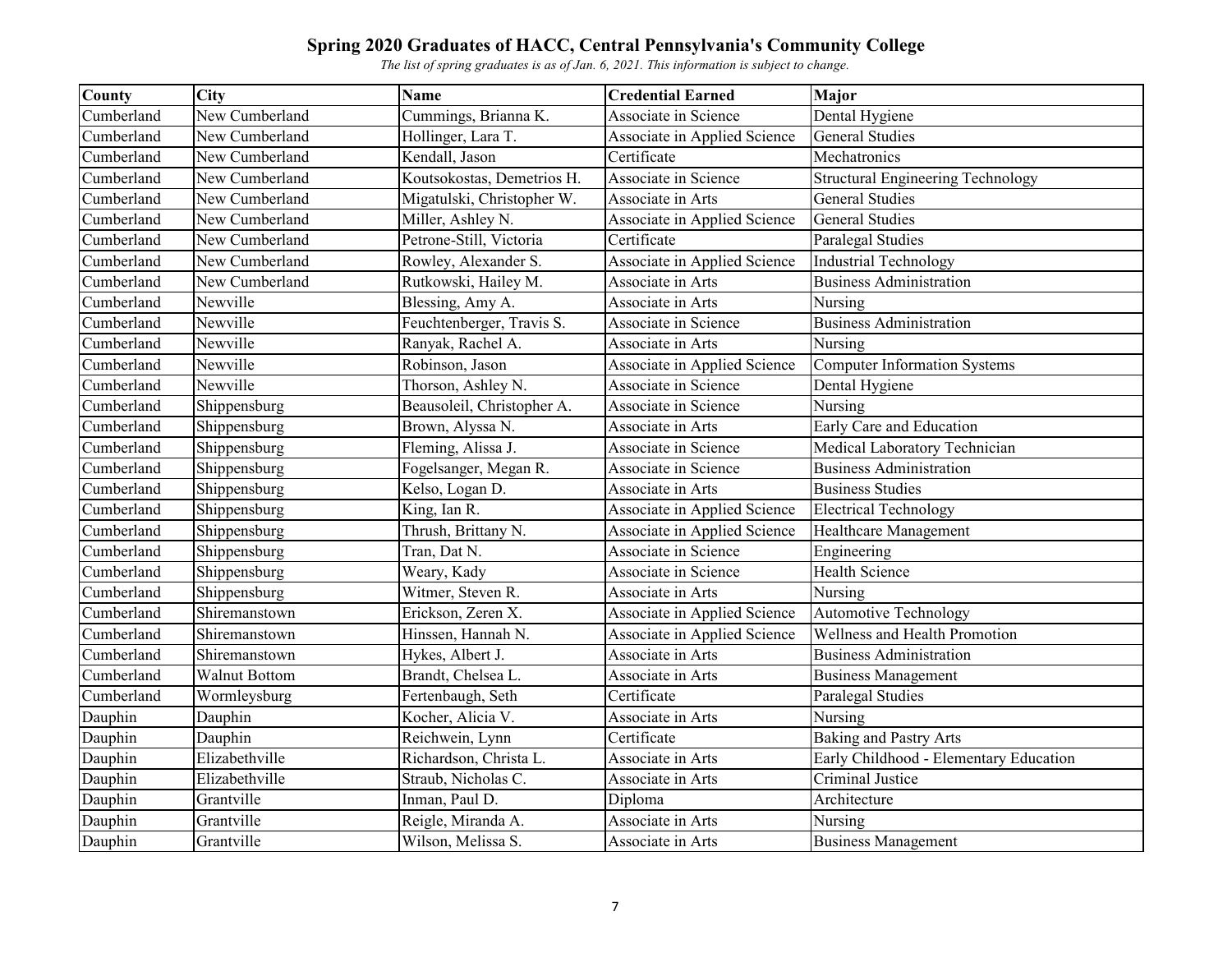| <b>County</b> | City       | <b>Name</b>             | <b>Credential Earned</b>     | Major                                   |
|---------------|------------|-------------------------|------------------------------|-----------------------------------------|
| Dauphin       | Gratz      | Koppenhaver, Cameron C. | Associate in Applied Science | <b>General Studies</b>                  |
| Dauphin       | Halifax    | Cook, Austin J.         | Associate in Science         | <b>Business Administration</b>          |
| Dauphin       | Halifax    | Crum, Cameron M.        | Associate in Arts            | Music Industry                          |
| Dauphin       | Halifax    | Dam, Danny              | Associate in Applied Science | <b>Computer Networking Technology</b>   |
| Dauphin       | Halifax    | Hogsett, Anna R.        | Associate in Science         | Psychology                              |
| Dauphin       | Halifax    | Klinger, Grant A.       | Associate in Arts            | Marketing                               |
| Dauphin       | Halifax    | Lowe, Catherine J.      | Associate in Arts            | Nursing                                 |
| Dauphin       | Halifax    | McNair, Randi W.        | Associate in Applied Science | Architectural Technology                |
| Dauphin       | Halifax    | Paulauskas, Nicholas J. | Certificate                  | Mechatronics                            |
| Dauphin       | Halifax    | Paulauskas, Nicholas J. | Associate in Applied Science | <b>Industrial Technology</b>            |
| Dauphin       | Halifax    | Platt, David S.         | Certificate                  | Web Development & Design                |
| Dauphin       | Halifax    | Sawdey, Zachary         | Associate in Arts            | Criminal Justice                        |
| Dauphin       | Halifax    | Schadel, Kadyn R.       | Associate in Science         | Communication                           |
| Dauphin       | Halifax    | Vega, Heidi A.          | Associate in Arts            | <b>Business Management</b>              |
| Dauphin       | Harrisburg | Acri, Shyanne E.        | Associate in Science         | Nursing                                 |
| Dauphin       | Harrisburg | Adeyemi, Stephen B.     | Associate in Science         | Nursing                                 |
| Dauphin       | Harrisburg | Alhassan, Hauwa H.      | Associate in Applied Science | <b>Computer Information Systems</b>     |
| Dauphin       | Harrisburg | Altaweel, Ahmed         | Associate in Arts            | Marketing                               |
| Dauphin       | Harrisburg | Alton-Ward, Miranda E.  | Associate in Arts            | Nursing                                 |
| Dauphin       | Harrisburg | Amu, Onafemi J.         | Associate in Applied Science | <b>Industrial Technology</b>            |
| Dauphin       | Harrisburg | Bajgai, Lalita          | Associate in Arts            | Early Childhood - Elementary Education  |
| Dauphin       | Harrisburg | Bajgai, Narayan         | Associate in Science         | <b>Business Administration</b>          |
| Dauphin       | Harrisburg | Baker, Hannah M.        | Associate in Applied Science | <b>General Studies</b>                  |
| Dauphin       | Harrisburg | Balcha, Rediate G.      | Associate in Science         | Medical Laboratory Technician           |
| Dauphin       | Harrisburg | Ballinger, Michael J.   | Associate in Applied Science | <b>Computer Information Systems</b>     |
| Dauphin       | Harrisburg | Barber, Ajee            | Associate in Arts            | Social Sciences                         |
| Dauphin       | Harrisburg | Bish, Elaine            | Certificate                  | Visual Arts/Photography                 |
| Dauphin       | Harrisburg | Blass, Nathan L.        | Associate in Science         | Nursing                                 |
| Dauphin       | Harrisburg | Boran, Janai            | Associate in Science         | Nursing                                 |
| Dauphin       | Harrisburg | Bretz, Klair            | Associate in Applied Science | <b>Building Construction Management</b> |
| Dauphin       | Harrisburg | Brewer, Taylor J.       | Associate in Arts            | <b>Business Studies</b>                 |
| Dauphin       | Harrisburg | Bryant, Aqualia         | Associate in Arts            | Health Care Management                  |
| Dauphin       | Harrisburg | Burrows, Ivana R.       | Associate in Arts            | Criminal Justice                        |
| Dauphin       | Harrisburg | Burtch, Katlyn          | Certificate                  | Paralegal Studies                       |
| Dauphin       | Harrisburg | Canidate, Rhonda R.     | Associate in Arts            | Health Care Management                  |
| Dauphin       | Harrisburg | Carlisle, Skylar N.     | Associate in Arts            | Police Science                          |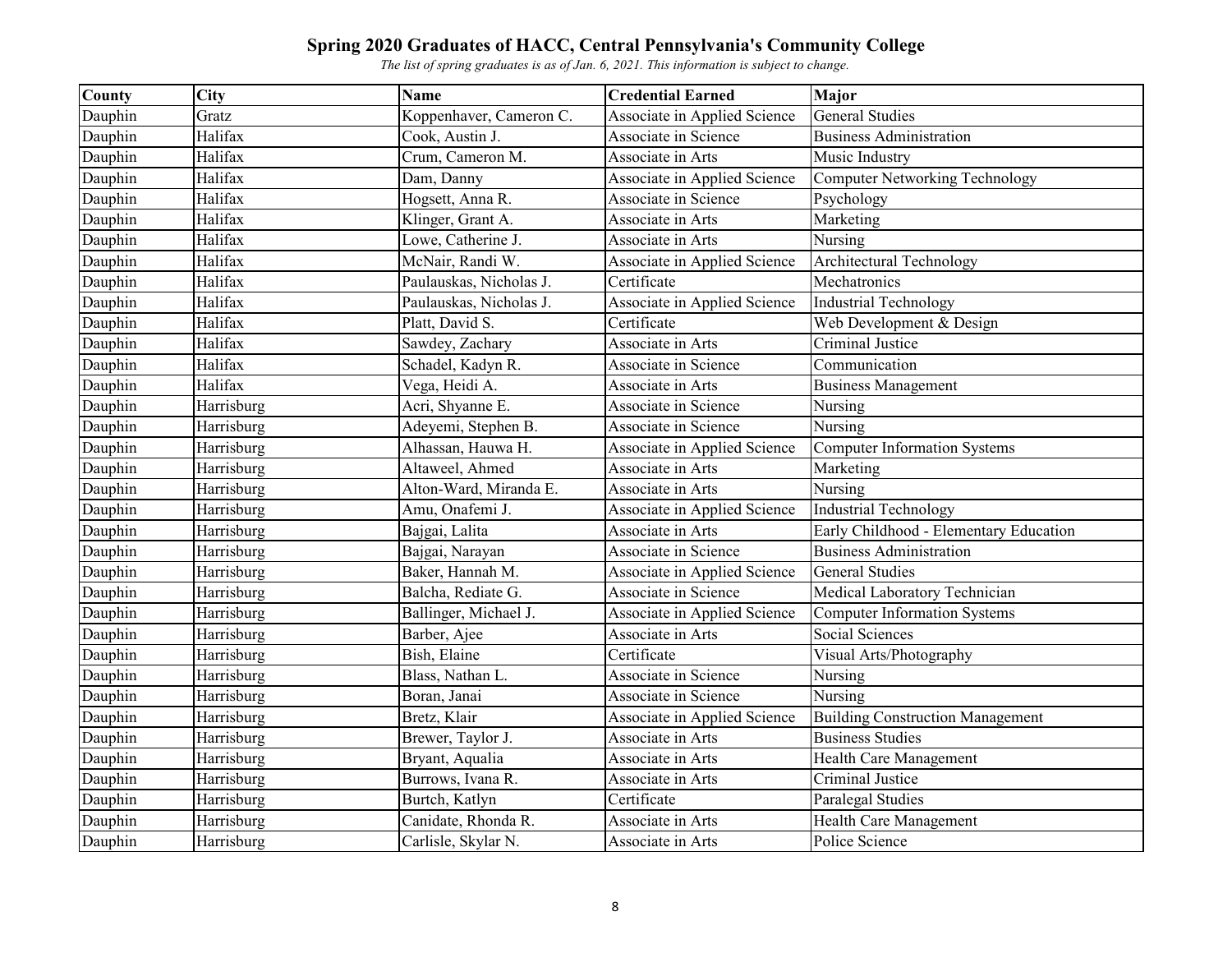| <b>County</b> | City       | <b>Name</b>                | <b>Credential Earned</b>     | <b>Major</b>                                |
|---------------|------------|----------------------------|------------------------------|---------------------------------------------|
| Dauphin       | Harrisburg | Cooper, Jazmine J.         | Associate in Applied Science | Web Development & Design                    |
| Dauphin       | Harrisburg | Dam, Thuy                  | Certificate                  | <b>Dental Assisting</b>                     |
| Dauphin       | Harrisburg | Daniels, David J.          | Associate in Applied Science | <b>Computer Information Systems</b>         |
| Dauphin       | Harrisburg | Davis, Elijah J.           | Associate in Arts            | <b>Business Administration</b>              |
| Dauphin       | Harrisburg | Dayer, Aaron K.            | Associate in Science         | <b>Business Administration</b>              |
| Dauphin       | Harrisburg | Dhungana, Yam              | Associate in Science         | <b>Computer Information Security</b>        |
| Dauphin       | Harrisburg | Diaz, Angela               | Associate in Applied Science | <b>General Studies</b>                      |
| Dauphin       | Harrisburg | DiNatale, Amber            | Associate in Science         | Nursing                                     |
| Dauphin       | Harrisburg | Dorazio, Anthony T.        | Associate in Science         | Nursing                                     |
| Dauphin       | Harrisburg | Dorazio, Anthony T.        | Associate in Applied Science | <b>General Studies</b>                      |
| Dauphin       | Harrisburg | Doxie, Kaitlyn C.          | Associate in Science         | Nursing                                     |
| Dauphin       | Harrisburg | Dunbar, Jacolla            | Associate in Arts            | Nursing                                     |
| Dauphin       | Harrisburg | Ecker, Franz X.            | Associate in Arts            | Nursing                                     |
| Dauphin       | Harrisburg | Erb, Nicole                | Associate in Applied Science | <b>General Studies</b>                      |
| Dauphin       | Harrisburg | Escate-Correa, Ryan E.     | Associate in Science         | <b>Electronic Engineering Technology</b>    |
| Dauphin       | Harrisburg | Fabian Curvelo, Leandro R. | Associate in Arts            | Criminal Justice                            |
| Dauphin       | Harrisburg | Fane, Moussa S.            | Associate in Arts            | <b>Business Administration</b>              |
| Dauphin       | Harrisburg | Gambone, Victoria D.       | Associate in Arts            | <b>Business Studies</b>                     |
| Dauphin       | Harrisburg | Garcia, Luke D.            | Associate in Applied Science | Automotive Technology - General Motors ASEP |
| Dauphin       | Harrisburg | Garland, Gretchen          | Associate in Arts            | Gerontology                                 |
| Dauphin       | Harrisburg | Gipe, Adam L.              | Associate in Applied Science | Automotive Technology - General Motors ASEP |
| Dauphin       | Harrisburg | Gonzalez-Serrano, Rosa M.  | Associate in Arts            | Human Services - Career                     |
| Dauphin       | Harrisburg | Greene, Noah M.            | Associate in Applied Science | Mechatronics                                |
| Dauphin       | Harrisburg | Grove-Erazo, Andrey        | Diploma                      | Architecture                                |
| Dauphin       | Harrisburg | Grujic, Zoran              | Associate in Applied Science | Diagnostic Medical Sonography               |
| Dauphin       | Harrisburg | Hamilton, Nathan T.        | Associate in Arts            | Police Science                              |
| Dauphin       | Harrisburg | Hardy, Nyekeya L.          | Associate in Applied Science | <b>General Studies</b>                      |
| Dauphin       | Harrisburg | Huff, Robert T.            | Associate in Arts            | <b>Business Administration</b>              |
| Dauphin       | Harrisburg | Inthiphan, Belinda         | Associate in Science         | Communication                               |
| Dauphin       | Harrisburg | Jackson, Karreara L.       | Associate in Arts            | Paralegal Studies                           |
| Dauphin       | Harrisburg | Jackson, Rezon S.          | Associate in Science         | Communication                               |
| Dauphin       | Harrisburg | Jenkins, Carreasa A.       | Associate in Science         | Nursing                                     |
| Dauphin       | Harrisburg | Jennings, Sidine R.        | Certificate                  | <b>Dental Assisting</b>                     |
| Dauphin       | Harrisburg | Johnson, Nekesha N.        | Associate in Fine Arts       | Photography                                 |
| Dauphin       | Harrisburg | Johnson, Simeon L.         | Associate in Science         | Mechanical Engineering Technology           |
| Dauphin       | Harrisburg | Jordan, Katharine G.       | Associate in Arts            | Nursing                                     |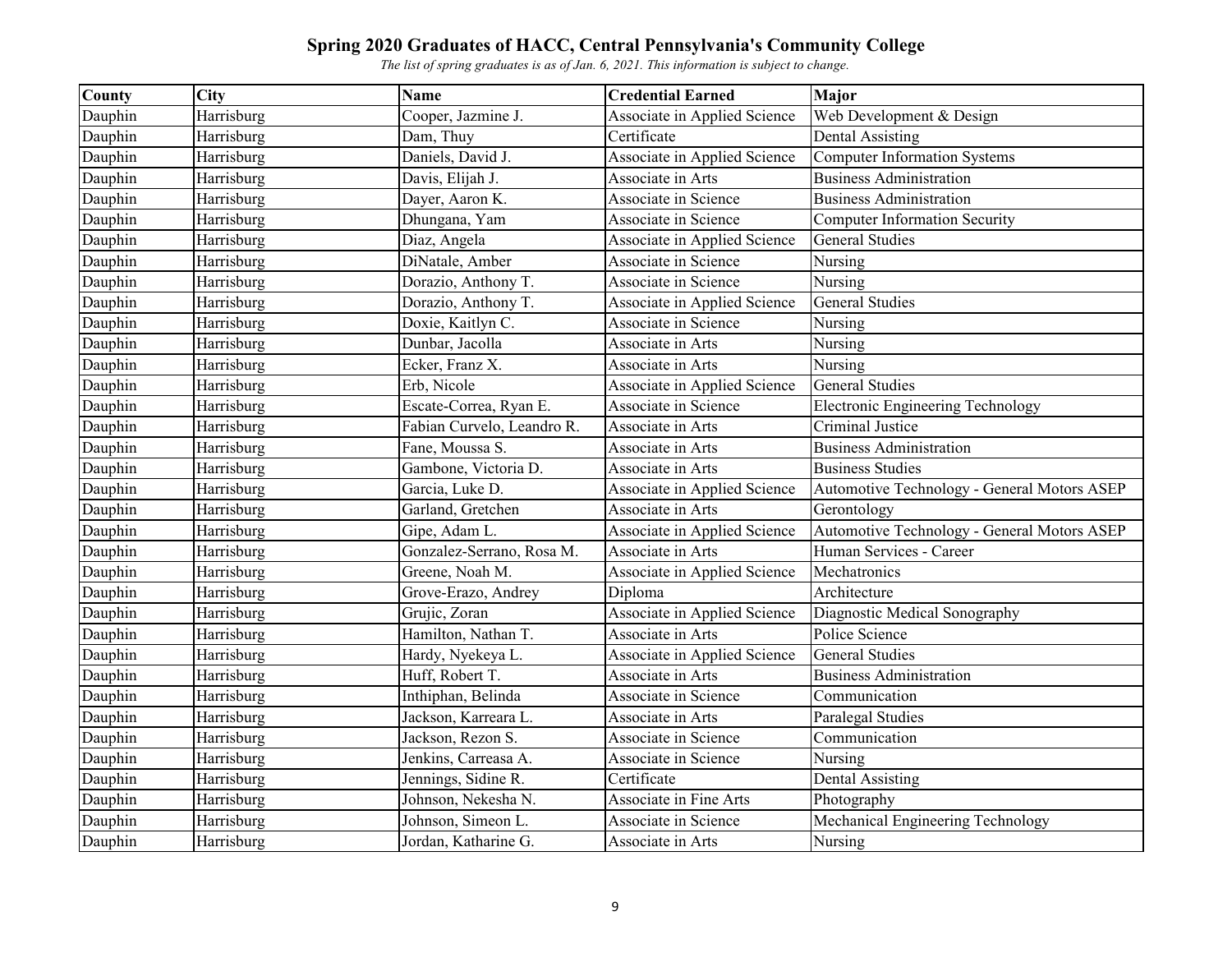| County  | City       | <b>Name</b>            | <b>Credential Earned</b>     | Major                                     |
|---------|------------|------------------------|------------------------------|-------------------------------------------|
| Dauphin | Harrisburg | Kenner, Sabrina        | Associate in Science         | Nursing                                   |
| Dauphin | Harrisburg | Kenny, Thomas W.       | Associate in Arts            | <b>General Studies</b>                    |
| Dauphin | Harrisburg | Kirkland, Denijha C.   | Associate in Applied Science | <b>General Studies</b>                    |
| Dauphin | Harrisburg | Kraese, Steven         | Associate in Science         | Nursing                                   |
| Dauphin | Harrisburg | Kraus, Logan M.        | Associate in Science         | Nursing                                   |
| Dauphin | Harrisburg | Kurylo, Maryna         | Associate in Arts            | <b>Hospitality and Tourism Management</b> |
| Dauphin | Harrisburg | Lachmann, Cory         | Associate in Science         | Nursing                                   |
| Dauphin | Harrisburg | Laser, Heather A.      | Associate in Applied Science | <b>General Studies</b>                    |
| Dauphin | Harrisburg | Lawrence, Jeannetta I. | Associate in Arts            | Early Childhood - Elementary Education    |
| Dauphin | Harrisburg | LeCrone, Brandi E.     | Associate in Arts            | Paralegal Studies                         |
| Dauphin | Harrisburg | Lemos, Ashley C.       | Associate in Applied Science | <b>General Studies</b>                    |
| Dauphin | Harrisburg | Lipscomb, Nicole L.    | Associate in Applied Science | <b>Computer Information Systems</b>       |
| Dauphin | Harrisburg | Louden, Brogan S.      | Associate in Science         | <b>Exercise Science</b>                   |
| Dauphin | Harrisburg | Lowe, Brittany T.      | Associate in Arts            | Nursing                                   |
| Dauphin | Harrisburg | Lydell, Walker T.      | Associate in Applied Science | <b>Computer Information Systems</b>       |
| Dauphin | Harrisburg | Malick, John J.        | Certificate                  | <b>Electrical Technology</b>              |
| Dauphin | Harrisburg | Manbeck, Matthew J.    | Associate in Arts            | <b>General Studies</b>                    |
| Dauphin | Harrisburg | Martin, Noah J.        | Associate in Arts            | Criminal Justice                          |
| Dauphin | Harrisburg | Masood, Saadia         | Associate in Science         | Dental Hygiene                            |
| Dauphin | Harrisburg | Mazonde, Lennon        | Associate in Science         | <b>Business Administration</b>            |
| Dauphin | Harrisburg | McArthur, John W.      | Certificate                  | Welding                                   |
| Dauphin | Harrisburg | Mills, Latoya          | Associate in Applied Science | <b>Computer Networking Technology</b>     |
| Dauphin | Harrisburg | Mohl, Tahnner D.       | Associate in Science         | Nursing                                   |
| Dauphin | Harrisburg | Moore, Timira          | Associate in Applied Science | <b>General Studies</b>                    |
| Dauphin | Harrisburg | Myers, Emily A.        | Associate in Arts            | <b>General Studies</b>                    |
| Dauphin | Harrisburg | Nguyen, Hang T.        | Associate in Arts            | Biology                                   |
| Dauphin | Harrisburg | Nguyen, Jade           | Associate in Science         | Medical Laboratory Technician             |
| Dauphin | Harrisburg | Nguyen, Vi L.          | Associate in Science         | Nursing                                   |
| Dauphin | Harrisburg | Nicholas, Adam J.      | Associate in Arts            | <b>General Studies</b>                    |
| Dauphin | Harrisburg | Niemi, Mikayla B.      | Associate in Arts            | <b>Computer Information Systems</b>       |
| Dauphin | Harrisburg | Peterson, Dwan         | Associate in Applied Science | General Studies                           |
| Dauphin | Harrisburg | Phan, Thao Vy N.       | Associate in Arts            | Nursing                                   |
| Dauphin | Harrisburg | Prensa, Fressy A.      | Associate in Science         | Nursing                                   |
| Dauphin | Harrisburg | Pyfer, James R.        | Associate in Applied Science | <b>Business</b>                           |
| Dauphin | Harrisburg | Quinn, John M.         | Associate in Applied Science | <b>General Studies</b>                    |
| Dauphin | Harrisburg | Rew, Nathan L.         | Associate in Science         | Math/Computer Science                     |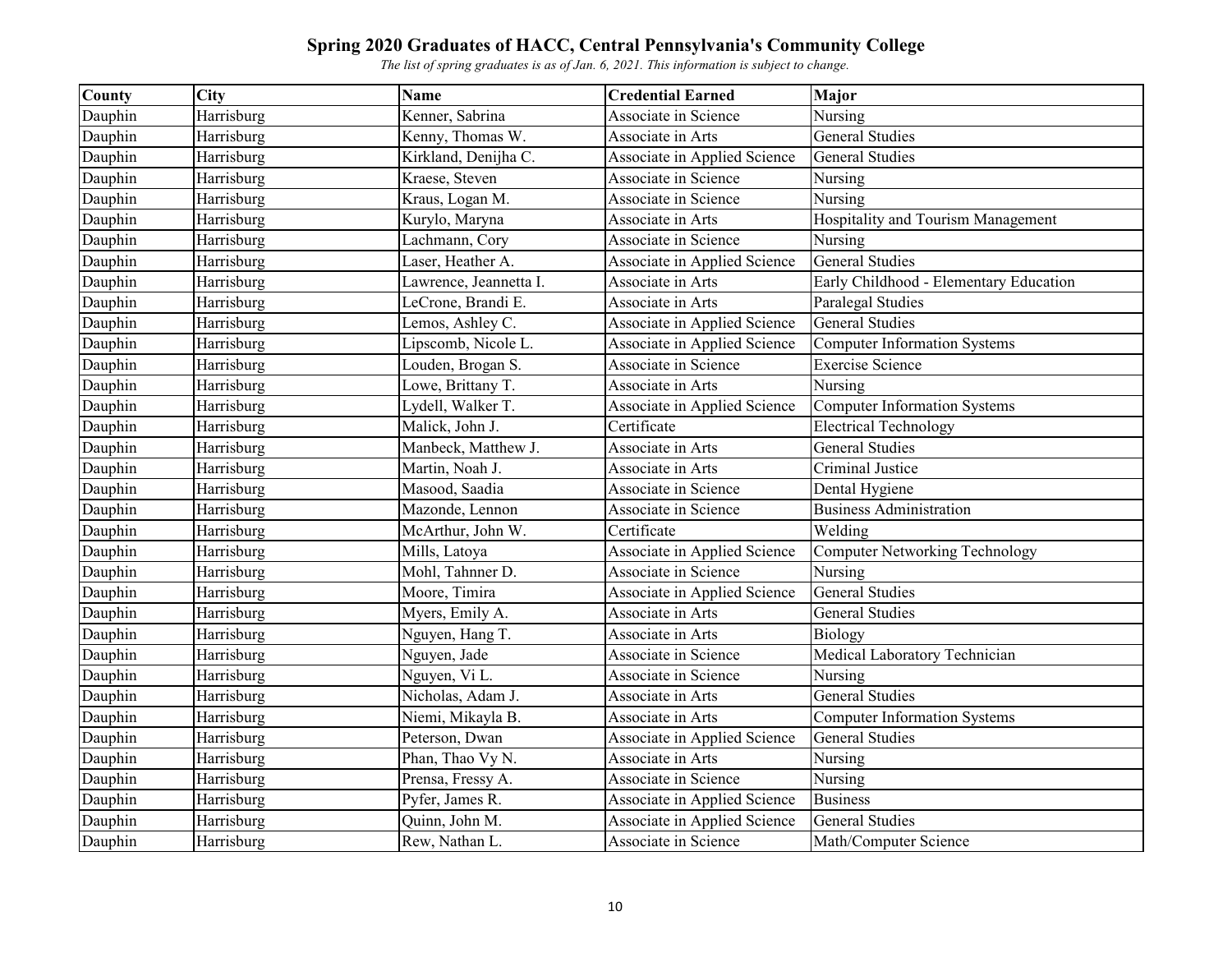| <b>County</b> | City       | <b>Name</b>                | <b>Credential Earned</b>     | <b>Major</b>                           |
|---------------|------------|----------------------------|------------------------------|----------------------------------------|
| Dauphin       | Harrisburg | Riegel, Kimberly A.        | Associate in Arts            | Accounting                             |
| Dauphin       | Harrisburg | Riley, Ollie               | Certificate                  | Visual Arts/Photography                |
| Dauphin       | Harrisburg | Rodriguez, Daniel          | Certificate                  | <b>Electrical Technology</b>           |
| Dauphin       | Harrisburg | Rodriguez, Mayleen         | Certificate                  | <b>Baking and Pastry Arts</b>          |
| Dauphin       | Harrisburg | Salvatore, Michael J.      | Associate in Applied Science | <b>General Studies</b>                 |
| Dauphin       | Harrisburg | Sanchez-Filpo, Jennifer S. | Associate in Science         | <b>Business Administration</b>         |
| Dauphin       | Harrisburg | Sanders, Caitlin E.        | Associate in Science         | Dental Hygiene                         |
| Dauphin       | Harrisburg | Segu-Baffoe, Sinarie I.    | Associate in Fine Arts       | Photography                            |
| Dauphin       | Harrisburg | Shehata, Mina M.           | Associate in Arts            | Nursing                                |
| Dauphin       | Harrisburg | Shellhamer, Erika L.       | Associate in Applied Science | <b>Business</b>                        |
| Dauphin       | Harrisburg | Sherbaum, Amy N.           | Associate in Science         | Biology                                |
| Dauphin       | Harrisburg | Smith, Shakirah            | Associate in Arts            | Police Science                         |
| Dauphin       | Harrisburg | Snyder, Jenna L.           | Associate in Arts            | Liberal Arts                           |
| Dauphin       | Harrisburg | Son, Pholly                | Associate in Arts            | Nursing                                |
| Dauphin       | Harrisburg | Sroka, Sattya              | Associate in Science         | Dental Hygiene                         |
| Dauphin       | Harrisburg | Stadler, Katie E.          | Associate in Arts            | Early Childhood - Elementary Education |
| Dauphin       | Harrisburg | Sultan, Aamir              | Certificate                  | <b>HVAC</b>                            |
| Dauphin       | Harrisburg | Thorne, Raven              | Associate in Arts            | Art                                    |
| Dauphin       | Harrisburg | Tompkins, Samantha         | Associate in Science         | Medical Laboratory Technician          |
| Dauphin       | Harrisburg | Turns, Justin S.           | Associate in Applied Science | <b>Music Business</b>                  |
| Dauphin       | Harrisburg | Vazquez, Whitney L.        | Associate in Applied Science | <b>General Studies</b>                 |
| Dauphin       | Harrisburg | Villeda, Socrates M.       | Associate in Arts            | Health Care Management                 |
| Dauphin       | Harrisburg | Vu, Peter N.               | Associate in Science         | Dental Hygiene                         |
| Dauphin       | Harrisburg | Vu, Trinh                  | Associate in Arts            | <b>Business Studies</b>                |
| Dauphin       | Harrisburg | Walsh, Dakota              | Associate in Applied Science | <b>Computer Networking Technology</b>  |
| Dauphin       | Harrisburg | Walton, Tyree              | Associate in Arts            | Liberal Arts                           |
| Dauphin       | Harrisburg | Washington, Stephanie Y.   | Diploma                      | Culinary Arts/Catering                 |
| Dauphin       | Harrisburg | Watkins, Danielle          | Associate in Applied Science | Wellness and Health Promotion          |
| Dauphin       | Harrisburg | Wilson, Stanley            | Associate in Applied Science | <b>Computer Networking Technology</b>  |
| Dauphin       | Harrisburg | Wood, Dejah J.             | Associate in Arts            | Paralegal Studies                      |
| Dauphin       | Harrisburg | Wyatt, Wannica C.          | Certificate                  | <b>Culinary Arts Catering</b>          |
| Dauphin       | Harrisburg | Yeagley, Heather A.        | Associate in Applied Science | Healthcare Management                  |
| Dauphin       | Harrisburg | Yesufu, Oluremi A.         | Diploma                      | Music Audio & Recording Technology     |
| Dauphin       | Harrisburg | Young, Reyna B.            | Associate in Arts            | <b>Business Management</b>             |
| Dauphin       | Harrisburg | Yurko, Melissa D.          | Associate in Arts            | <b>Business Administration</b>         |
| Dauphin       | Harrisburg | Zeppuhar, Lori A.          | Associate in Applied Science | Computer Information Systems           |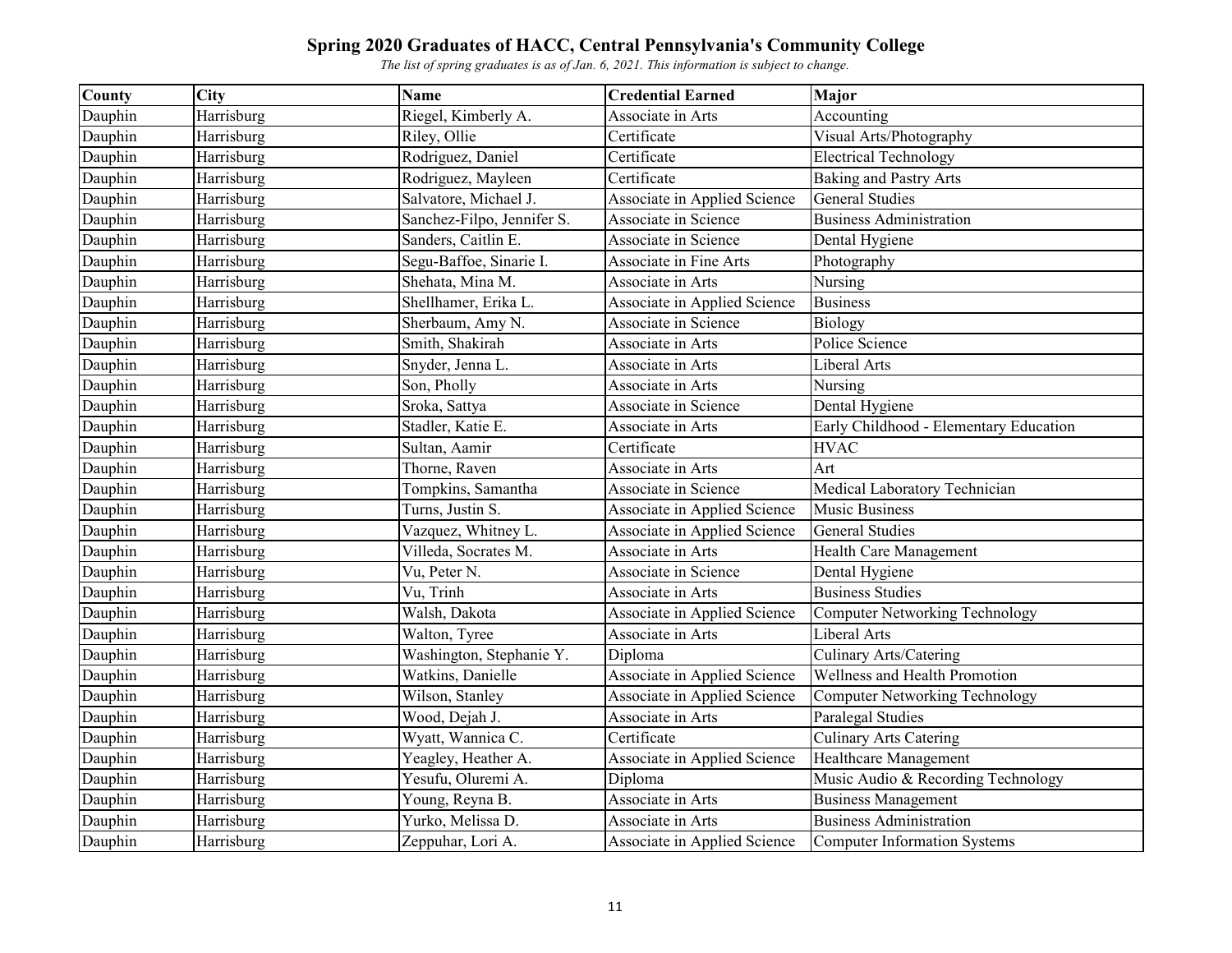| <b>County</b> | City        | <b>Name</b>              | <b>Credential Earned</b>     | <b>Major</b>                             |
|---------------|-------------|--------------------------|------------------------------|------------------------------------------|
| Dauphin       | Hershey     | Baek, Soyoung            | Associate in Science         | Nursing                                  |
| Dauphin       | Hershey     | Bonham, Justine J.       | Associate in Science         | <b>Business Administration</b>           |
| Dauphin       | Hershey     | DeLuce, Peter D.         | Associate in Applied Science | Web Development & Design                 |
| Dauphin       | Hershey     | Diener, Nathan R.        | Associate in Science         | Communication                            |
| Dauphin       | Hershey     | Kiscadden, Tyler S.      | Associate in Arts            | Police Science                           |
| Dauphin       | Hershey     | Morrison, Rebecca L.     | Associate in Applied Science | <b>General Studies</b>                   |
| Dauphin       | Hershey     | Patel, Nick I.           | Associate in Science         | <b>Business Administration</b>           |
| Dauphin       | Hershey     | Smith Kolanjian, Colleen | Associate in Science         | <b>Computer Information Security</b>     |
| Dauphin       | Hershey     | Tice, Justin             | Associate in Arts            | Criminal Justice                         |
| Dauphin       | Hershey     | Wright, Jamar C.         | Associate in Arts            | Human Services - Career                  |
| Dauphin       | Highspire   | Folk, Zuleyka M.         | Associate in Science         | Psychology                               |
| Dauphin       | Highspire   | Phillips, Sean           | Certificate                  | Welding                                  |
| Dauphin       | Hummelstown | Arenburg, Jamie          | Associate in Applied Science | <b>General Studies</b>                   |
| Dauphin       | Hummelstown | Aull, Sarah              | Associate in Applied Science | Healthcare Management                    |
| Dauphin       | Hummelstown | Cogan, Tyler J.          | Associate in Arts            | <b>General Studies</b>                   |
| Dauphin       | Hummelstown | Dincau, Brianna N.       | Associate in Applied Science | <b>General Studies</b>                   |
| Dauphin       | Hummelstown | Foreman, Brandon         | Associate in Science         | <b>Business Administration</b>           |
| Dauphin       | Hummelstown | Foreman, Cameron         | Associate in Applied Science | <b>General Studies</b>                   |
| Dauphin       | Hummelstown | Gillespie, Katelinn E.   | Associate in Arts            | Nursing                                  |
| Dauphin       | Hummelstown | Gingrich, Cory A.        | Certificate                  | <b>Electrical Technology</b>             |
| Dauphin       | Hummelstown | Jajich, Jay J.           | Associate in Science         | <b>Business Administration</b>           |
| Dauphin       | Hummelstown | Klock, Michael D.        | Associate in Arts            | Criminal Justice                         |
| Dauphin       | Hummelstown | Marconi, Philip B.       | Associate in Applied Science | <b>Automotive Technology</b>             |
| Dauphin       | Hummelstown | Marrero, Ryan A.         | Associate in Applied Science | <b>General Studies</b>                   |
| Dauphin       | Hummelstown | Miller, Joseph J.        | Associate in Applied Science | <b>Computer Networking Technology</b>    |
| Dauphin       | Hummelstown | Mills, Christin Y.       | Associate in Applied Science | Web Development & Design                 |
| Dauphin       | Hummelstown | Mowery, Melanie N.       | Associate in Arts            | Nursing                                  |
| Dauphin       | Hummelstown | Smith, David L.          | Associate in Science         | <b>Electronic Engineering Technology</b> |
| Dauphin       | Lykens      | Herb, Emily E.           | Certificate                  | Early Childhood Care & Education         |
| Dauphin       | Lykens      | Shrawder, Jeffrey A.     | Associate in Arts            | Police Science                           |
| Dauphin       | Lykens      | Thomas, Gabrielle M.     | Associate in Arts            | Early Care and Education                 |
| Dauphin       | Lykens      | Travitz, Natalie R.      | Associate in Arts            | Nursing                                  |
| Dauphin       | Middletown  | Andree, Dylan R.         | Associate in Arts            | Police Science                           |
| Dauphin       | Middletown  | Hall, Kelly M.           | Associate in Arts            | Nursing                                  |
| Dauphin       | Middletown  | Hrobak, Kirsten M.       | Associate in Applied Science | Health Science                           |
| Dauphin       | Middletown  | Landis, Haden W.         | Associate in Arts            | Police Science                           |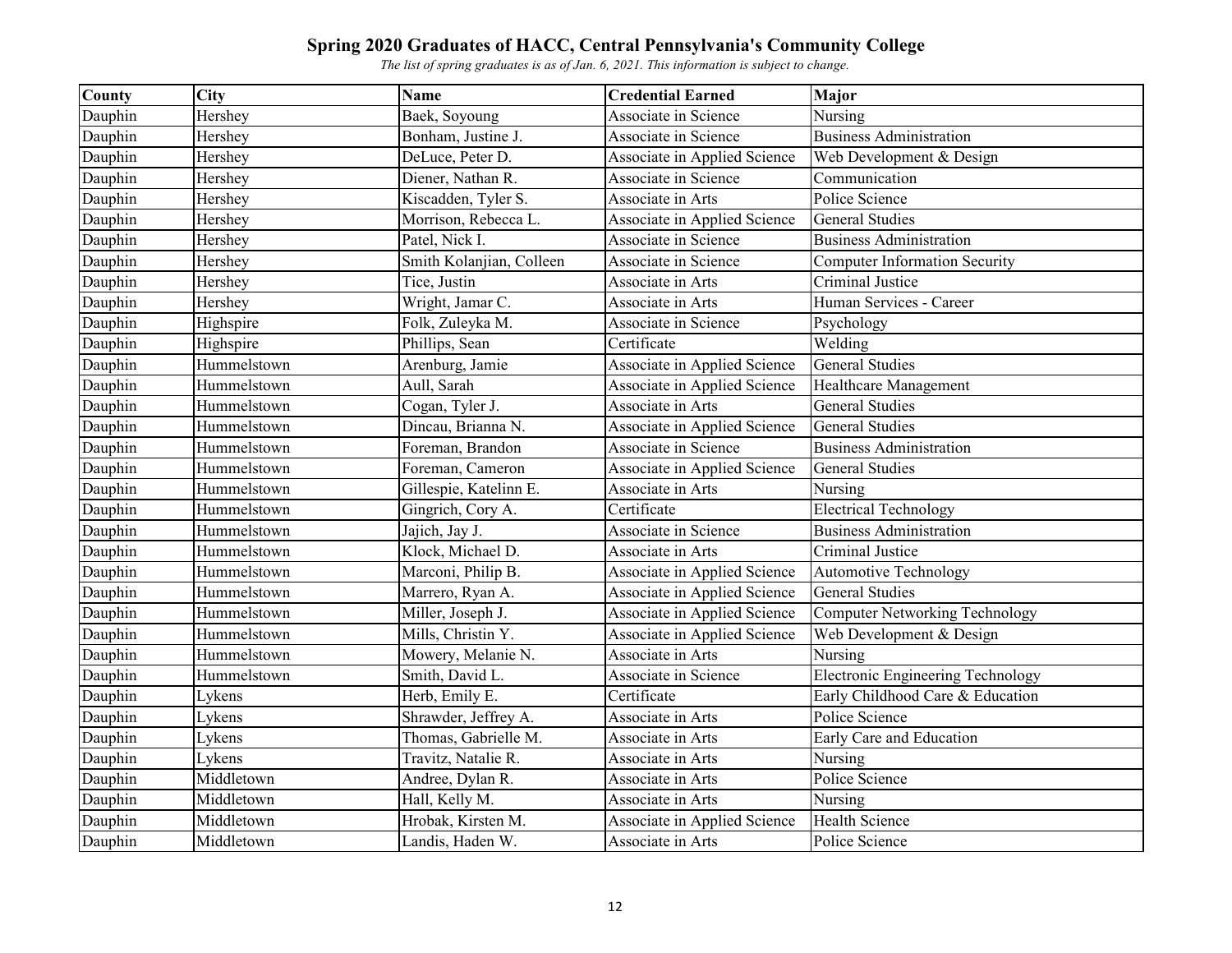| County   | City                | <b>Name</b>              | <b>Credential Earned</b>     | Major                                       |
|----------|---------------------|--------------------------|------------------------------|---------------------------------------------|
| Dauphin  | Middletown          | Lefever, Veronica        | Certificate                  | <b>Electrical Technology</b>                |
| Dauphin  | Middletown          | Punugula, Keshia S.      | Associate in Applied Science | Healthcare Management                       |
| Dauphin  | Middletown          | Royer, Ashley            | Associate in Applied Science | <b>Business</b>                             |
| Dauphin  | Middletown          | Snody, Elisabeth A.      | Associate in Applied Science | <b>General Studies</b>                      |
| Dauphin  | Middletown          | Stoe, Peter C.           | Associate in Applied Science | Automotive Technology - General Motors ASEP |
| Dauphin  | Middletown          | Wright, Katelin          | Associate in Science         | Nursing                                     |
| Dauphin  | Millersburg         | Boyer, Tyler E.          | Associate in Arts            | Police Science                              |
| Dauphin  | Millersburg         | Burger, Kelsey N.        | Certificate                  | Early Childhood Care & Education            |
| Dauphin  | Millersburg         | Fox, Garrett             | Certificate                  | <b>HVAC</b>                                 |
| Dauphin  | Millersburg         | Spotts, Britney L.       | Associate in Applied Science | <b>General Studies</b>                      |
| Dauphin  | Millersburg         | Zuck, Valerie            | Associate in Science         | Psychology                                  |
| Dauphin  | Steelton            | Sackey, Innocencia K.    | Associate in Arts            | Art                                         |
| Dauphin  | Wiconisco           | Koppenhaver, Kaitlyn M.  | Associate in Applied Science | <b>General Studies</b>                      |
| Dauphin  | Williamstown        | Daniel, Jenna E.         | Associate in Applied Science | Diagnostic Medical Sonography               |
| Dauphin  | Williamstown        | Wertz, Dylan             | Associate in Applied Science | <b>Industrial Technology</b>                |
| Erie     | Mckean              | McClenachan, Roseanna D. | Associate in Arts            | Social Sciences                             |
| Franklin | Chambersburg        | Boeshart, Nevin A.       | Associate in Science         | Nursing                                     |
| Franklin | Chambersburg        | Cashman, Alicia          | Associate in Science         | Dental Hygiene                              |
| Franklin | Chambersburg        | Holden, Samantha J.      | Associate in Science         | Communication                               |
| Franklin | Chambersburg        | Kostyak, Alexander J.    | Associate in Science         | Math/Computer Science                       |
| Franklin | Chambersburg        | Smith, Brya S.           | Associate in Fine Arts       | Photography                                 |
| Franklin | Chambersburg        | Spangler, Lindi N.       | Associate in Science         | Nursing                                     |
| Franklin | Chambersburg        | Stevens, Justin          | Certificate                  | <b>Baking and Pastry Arts</b>               |
| Franklin | Doylesburg          | O'Donel, Makayla R.      | Associate in Applied Science | <b>General Studies</b>                      |
| Franklin | Fayetteville        | Burkett, Jami R.         | Associate in Arts            | Social Sciences                             |
| Franklin | Fayetteville        | Hart, Joshua A.          | Certificate                  | Professional Bookkeeping                    |
| Franklin | Ft Loudon           | Swope, Holly N.          | Associate in Science         | Nursing                                     |
| Franklin | Greencastle         | Leprevost, Brianna       | Associate in Applied Science | Healthcare Management                       |
| Franklin | <b>Saint Thomas</b> | Mumma, Kenneth D.        | Associate in Arts            | <b>Business Studies</b>                     |
| Franklin | Spring Run          | Besecker, Tiffany A.     | Associate in Arts            | <b>Business Administration</b>              |
| Franklin | Waynesboro          | Spinelli, Valeria R.     | Associate in Arts            | <b>General Studies</b>                      |
| Franklin | Waynesboro          | Turner, Amanda M.        | Associate in Applied Science | Police Science                              |
| Fulton   | Mc Connellsburg     | Pryor, Kimberly B.       | Associate in Arts            | Early Childhood - Elementary Education      |
| Juniata  | Mc Alisterville     | Beverlin, Mason          | Associate in Applied Science | <b>Industrial Technology</b>                |
| Juniata  | Mc Alisterville     | Beverlin, Mason          | Certificate                  | Mechatronics                                |
| Juniata  | Mc Alisterville     | Fogle, Zachary P.        | Associate in Arts            | Criminal Justice                            |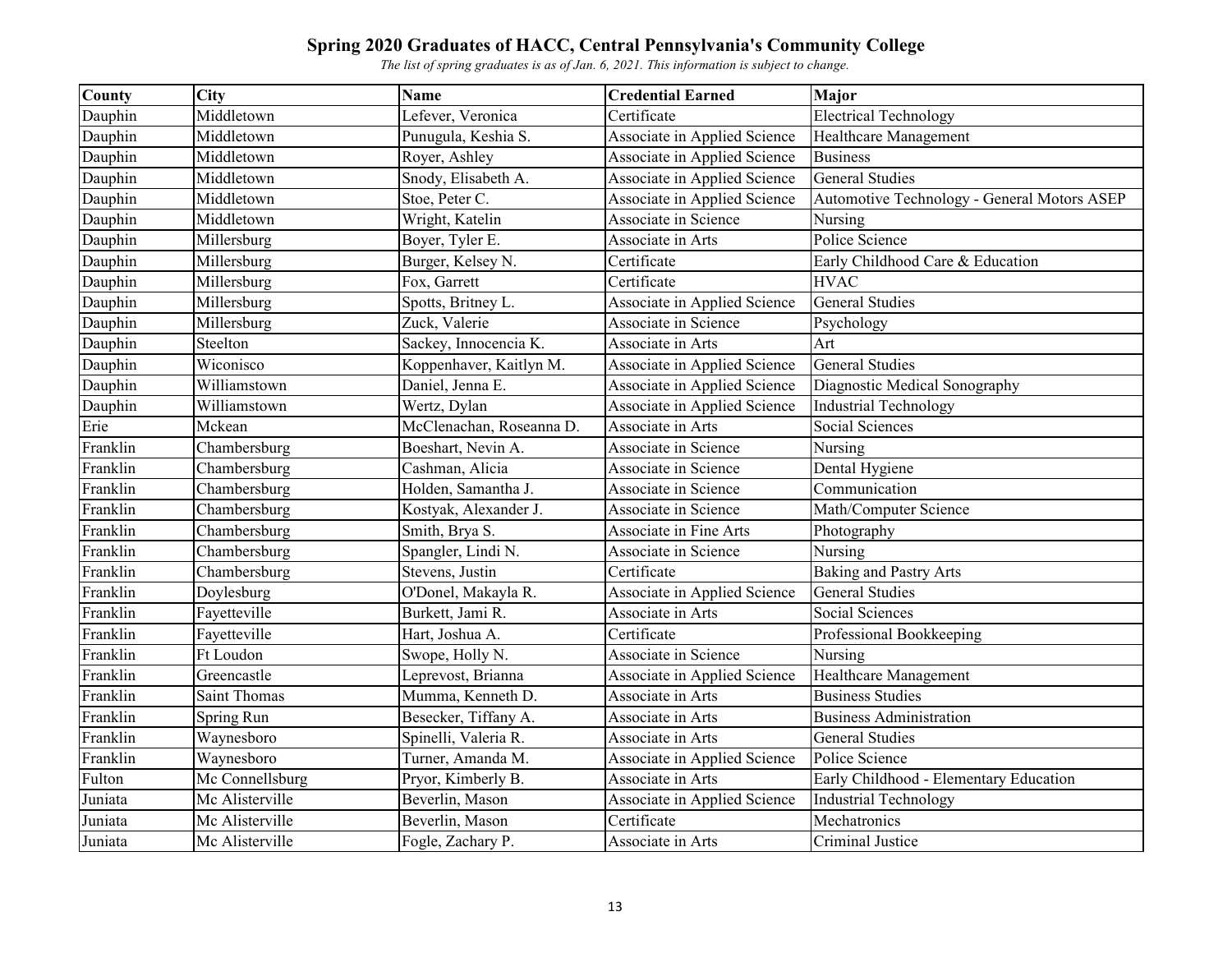| County    | <b>City</b>            | <b>Name</b>             | <b>Credential Earned</b>     | Major                                    |
|-----------|------------------------|-------------------------|------------------------------|------------------------------------------|
| Juniata   | Mifflintown            | McMullen, Glenn E.      | Associate in Science         | <b>Structural Engineering Technology</b> |
| Juniata   | Port Royal             | Landis, Danica S.       | Associate in Arts            | Philosophy                               |
| Juniata   | Port Royal             | Sanchez, Leslie Y.      | Associate in Arts            | Early Childhood - Elementary Education   |
| Juniata   | Thompsontown           | Plesce, Madison A.      | Associate in Applied Science | <b>General Studies</b>                   |
| Juniata   | Thompsontown           | Schlegel, Kylie         | Associate in Science         | Nursing                                  |
| Lancaster | Akron                  | Haynes, Tonya L.        | Associate in Arts            | <b>Paralegal Studies</b>                 |
| Lancaster | Akron                  | Hunter, Sara A.         | Associate in Arts            | Early Care and Education                 |
| Lancaster | Akron                  | Johnson, Shane T.       | Associate in Arts            | Criminal Justice                         |
| Lancaster | Akron                  | Mulumba, Terry          | Associate in Arts            | <b>General Studies</b>                   |
| Lancaster | Akron                  | Podmarkova, Diana       | Associate in Science         | <b>Business Administration</b>           |
| Lancaster | Akron                  | Roark, Brandon L.       | Associate in Arts            | Criminal Justice                         |
| Lancaster | Bainbridge             | Smith, Jennifer K.      | Associate in Arts            | Nursing                                  |
| Lancaster | Bainbridge             | Stoltzfus, Abigail      | Associate in Applied Science | Paralegal Studies                        |
| Lancaster | Brownstown             | Greiner, Hannah J.      | Associate in Applied Science | Paralegal Studies                        |
| Lancaster | Columbia               | Charles, Stephany P.    | Associate in Arts            | Early Childhood - Elementary Education   |
| Lancaster | Columbia               | Plastino, Jenna M.      | Associate in Science         | Nursing                                  |
| Lancaster | Columbia               | Rentas, Iris            | Associate in Arts            | Nursing                                  |
| Lancaster | Columbia               | Waldrop, Devon M.       | Associate in Science         | Medical Laboratory Technician            |
| Lancaster | Conestoga              | Lim, Ashley C.          | Associate in Science         | Nursing                                  |
| Lancaster | Denver                 | Deering, Nathaniel R.   | Associate in Arts            | <b>Computer Information Systems</b>      |
| Lancaster | Denver                 | Hibberd, Kevin F.       | Associate in Science         | <b>Business Administration</b>           |
| Lancaster | Denver                 | Plaisance, Michelle L.  | Certificate                  | Professional Bookkeeping                 |
| Lancaster | <b>East Petersburg</b> | Layser, Erin            | Associate in Science         | Nursing                                  |
| Lancaster | Elizabethtown          | Cedeno, John D.         | Associate in Arts            | Liberal Arts                             |
| Lancaster | Elizabethtown          | Charland, Anne Marie J. | Associate in Science         | Nursing                                  |
| Lancaster | Elizabethtown          | Fischer, Elvina E.      | Associate in Science         | Nursing                                  |
| Lancaster | Elizabethtown          | Kennedy, Tina M.        | Associate in Arts            | Nursing                                  |
| Lancaster | Elizabethtown          | Leaman, Emma F.         | Associate in Arts            | Criminal Justice                         |
| Lancaster | Elizabethtown          | Martin, Jessica L.      | Associate in Arts            | Accounting                               |
| Lancaster | Elizabethtown          | Ortega, Margie T.       | Associate in Applied Science | <b>General Studies</b>                   |
| Lancaster | Elizabethtown          | Rebman, Debra M.        | Certificate                  | Gerontology                              |
| Lancaster | Elizabethtown          | Vuxta, Kristin M.       | Associate in Arts            | Early Childhood - Elementary Education   |
| Lancaster | Elizabethtown          | Wachter, Aaron D.       | Associate in Applied Science | <b>Electrical Technology</b>             |
| Lancaster | Elizabethtown          | Walmer, Whitney M.      | Associate in Science         | Communication                            |
| Lancaster | Elizabethtown          | Zerphey, Taylor A.      | Associate in Science         | Nursing                                  |
| Lancaster | Ephrata                | Guevara, Maria A.       | Associate in Arts            | Early Childhood - Elementary Education   |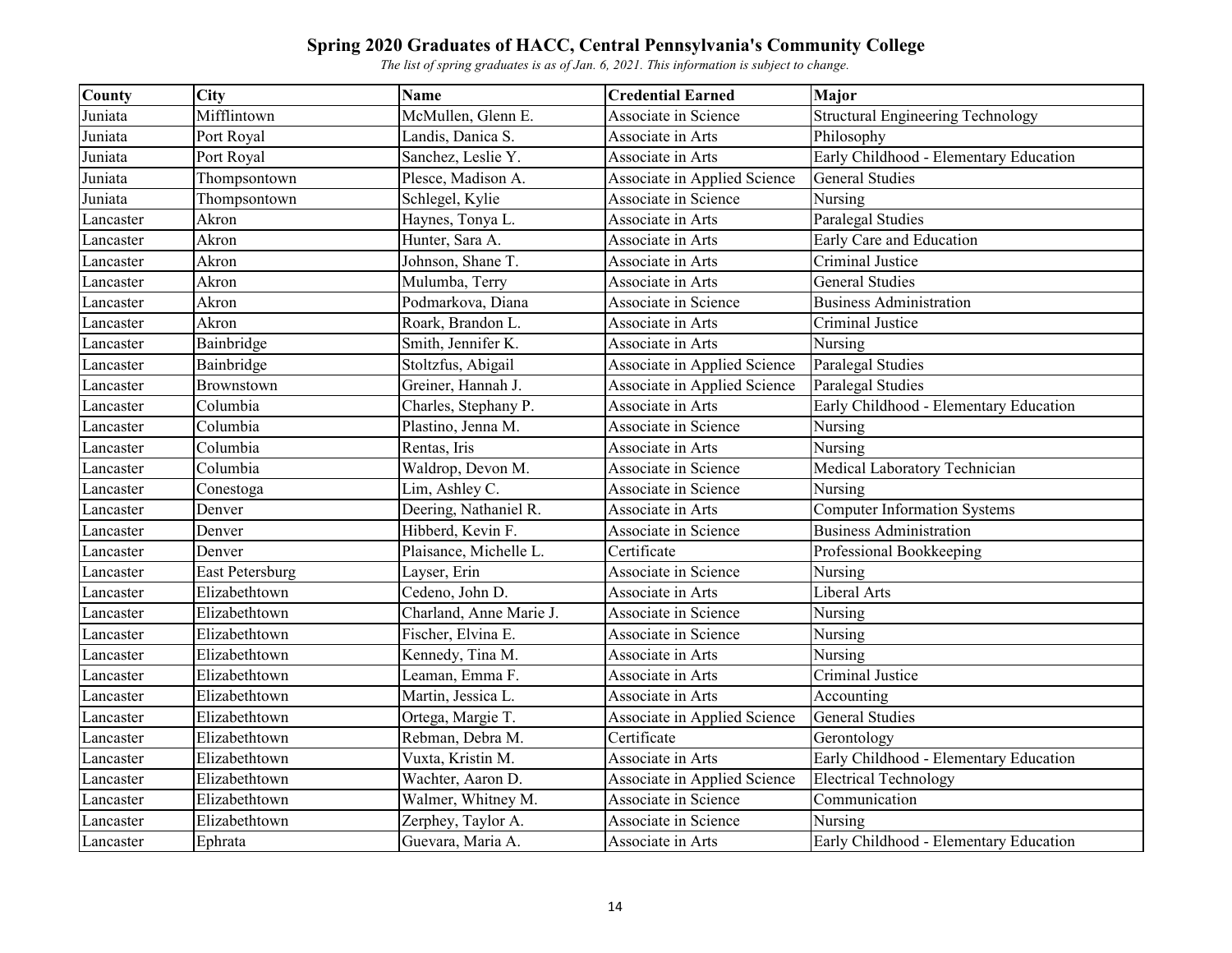| County    | City      | <b>Name</b>            | <b>Credential Earned</b>     | <b>Major</b>                        |
|-----------|-----------|------------------------|------------------------------|-------------------------------------|
| Lancaster | Ephrata   | Hanna, Bridgette       | Associate in Arts            | Social Sciences                     |
| Lancaster | Ephrata   | Imperial, Caroline     | Associate in Applied Science | Wellness and Health Promotion       |
| Lancaster | Ephrata   | Richwine, Sara G.      | Associate in Arts            | Psychology                          |
| Lancaster | Ephrata   | Romberger, Amanda      | Associate in Arts            | <b>Business Studies</b>             |
| Lancaster | Ephrata   | Shenberger, Cyrah D.   | Associate in Science         | Nursing                             |
| Lancaster | Ephrata   | Tran, Thao T.          | Associate in Arts            | <b>Business Administration</b>      |
| Lancaster | Ephrata   | White, Madison M.      | Associate in Science         | <b>Business Administration</b>      |
| Lancaster | Ephrata   | Wolfinger, Brandi      | Associate in Science         | <b>Biology</b>                      |
| Lancaster | Ephrata   | Ya, Benjamin           | Associate in Arts            | <b>Business Administration</b>      |
| Lancaster | Gap       | Garrison, Christine L. | Associate in Science         | Nursing                             |
| Lancaster | Holtwood  | DiCamillo, Kelly M.    | Certificate                  | Paralegal Studies                   |
| Lancaster | Kinzers   | Alvaro, Margoth E.     | Associate in Arts            | <b>General Studies</b>              |
| Lancaster | Lancaster | Ament, Brandon         | Associate in Applied Science | <b>Electrical Technology</b>        |
| Lancaster | Lancaster | Benner, Quinn E.       | Associate in Arts            | Social Sciences                     |
| Lancaster | Lancaster | Bitar, Samir D.        | Associate in Applied Science | <b>General Studies</b>              |
| Lancaster | Lancaster | Bougiamas, Vasilis S.  | Associate in Science         | Math/Computer Science               |
| Lancaster | Lancaster | Brogdon, Sheenita      | Associate in Arts            | Health Care Management              |
| Lancaster | Lancaster | Burgos, Jenissa M.     | Associate in Applied Science | <b>Business</b>                     |
| Lancaster | Lancaster | Bush, Lenore E.        | Associate in Science         | Nursing                             |
| Lancaster | Lancaster | Cawood, Jonathan E.    | Associate in Arts            | Criminal Justice                    |
| Lancaster | Lancaster | Coblentz, Ashley N.    | Associate in Science         | Psychology                          |
| Lancaster | Lancaster | Csoka, James R.        | Associate in Arts            | <b>Business Administration</b>      |
| Lancaster | Lancaster | Enjamo, Bereket L.     | Associate in Arts            | <b>Computer Information Systems</b> |
| Lancaster | Lancaster | Eshleman, Rebekah      | Associate in Science         | Nursing                             |
| Lancaster | Lancaster | Feliciano, Natasha     | Associate in Science         | Nursing                             |
| Lancaster | Lancaster | Fidgett, Rose I.       | Associate in Arts            | <b>Business Administration</b>      |
| Lancaster | Lancaster | Forte, Summer J.       | Associate in Science         | Psychology                          |
| Lancaster | Lancaster | Galmai, Kalbillah A.   | Associate in Arts            | Biology                             |
| Lancaster | Lancaster | Ghimire, Yogesh        | Associate in Science         | Medical Laboratory Technician       |
| Lancaster | Lancaster | Gonzalez, Cristian     | Associate in Applied Science | <b>General Studies</b>              |
| Lancaster | Lancaster | Guja, Lensa            | Associate in Arts            | <b>Computer Information Systems</b> |
| Lancaster | Lancaster | Haas, Tristan          | Associate in Science         | <b>Business Administration</b>      |
| Lancaster | Lancaster | Hartman, Kate E.       | Associate in Applied Science | <b>Business</b>                     |
| Lancaster | Lancaster | Horst, Justin          | Associate in Arts            | Mathematics                         |
| Lancaster | Lancaster | Ingles, Evelyn P.      | Associate in Applied Science | <b>General Studies</b>              |
| Lancaster | Lancaster | King, Savannah C.      | Associate in Applied Science | <b>Business</b>                     |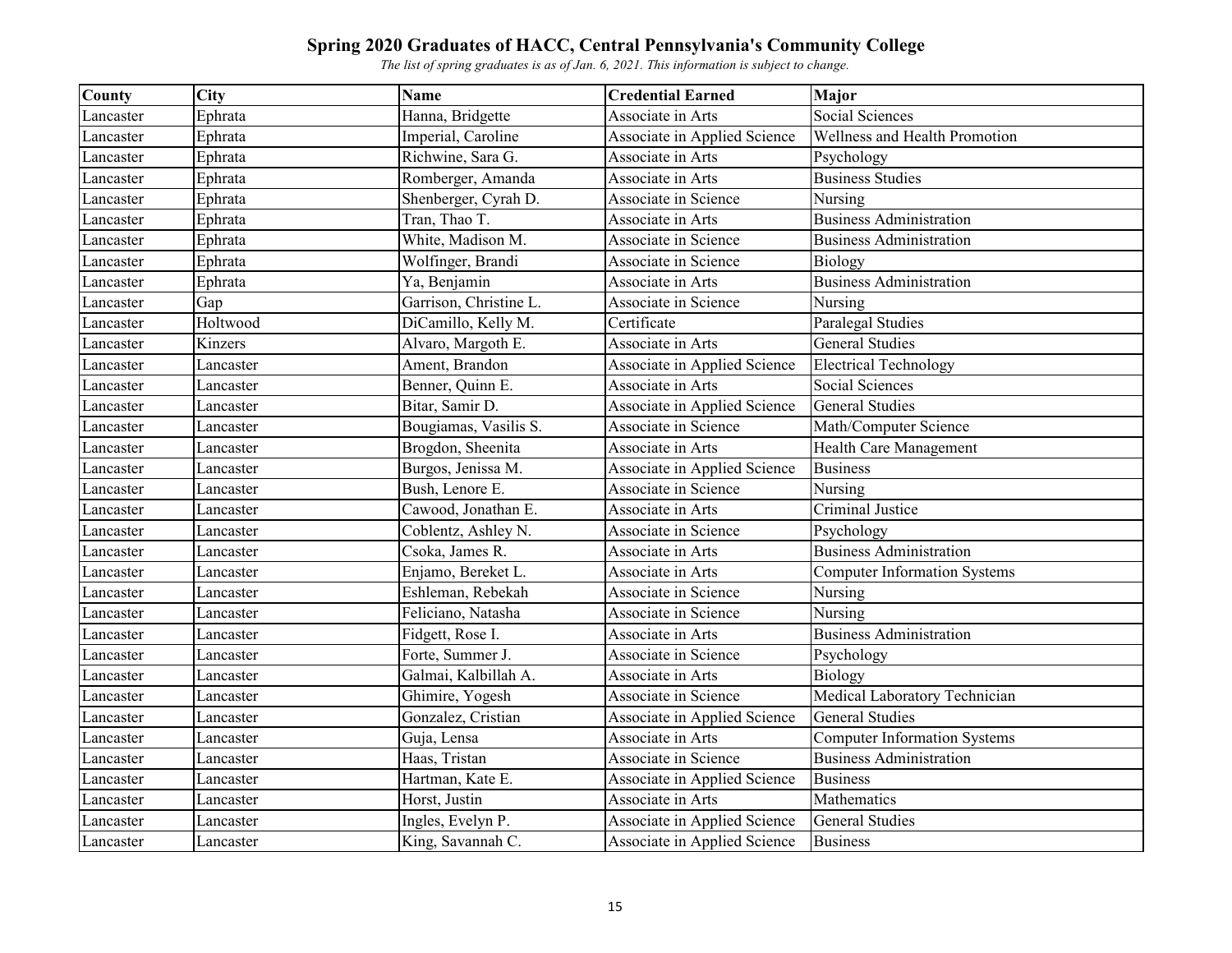| County    | <b>City</b> | <b>Name</b>               | <b>Credential Earned</b>     | Major                                       |
|-----------|-------------|---------------------------|------------------------------|---------------------------------------------|
| Lancaster | Lancaster   | Kreider, Zachariah S.     | Associate in Arts            | <b>General Studies</b>                      |
| Lancaster | Lancaster   | Linkchorst, Alyson        | Associate in Arts            | <b>Social Sciences</b>                      |
| Lancaster | Lancaster   | Lowden, Taria L.          | Associate in Arts            | <b>Business Studies</b>                     |
| Lancaster | Lancaster   | Lucas, Kali T.            | Associate in Science         | Communication                               |
| Lancaster | Lancaster   | Manno, Giavonna R.        | Associate in Applied Science | <b>General Studies</b>                      |
| Lancaster | Lancaster   | Martinelli, Allison R.    | Associate in Science         | Nursing                                     |
| Lancaster | Lancaster   | McCarty, Zachary T.       | Associate in Science         | <b>Business Administration</b>              |
| Lancaster | Lancaster   | Mims, Victoria L.         | Associate in Applied Science | <b>Business</b>                             |
| Lancaster | Lancaster   | Moore, Robert C.          | Associate in Science         | Nursing                                     |
| Lancaster | Lancaster   | Morales, Franklin         | Associate in Arts            | Accounting                                  |
| Lancaster | Lancaster   | Morgan, Julianne C.       | Associate in Arts            | <b>General Studies</b>                      |
| Lancaster | Lancaster   | Mowrer, Dustin N.         | Associate in Arts            | Nursing                                     |
| Lancaster | Lancaster   | Nazario, Joanne           | Associate in Arts            | <b>Business Studies</b>                     |
| Lancaster | Lancaster   | Ngo, Hoang K.             | Certificate                  | <b>Dental Assisting</b>                     |
| Lancaster | Lancaster   | Nguyen, Angela T.         | Associate in Applied Science | <b>General Studies</b>                      |
| Lancaster | Lancaster   | Nguyen, Lan T.            | Associate in Science         | <b>Business Administration</b>              |
| Lancaster | Lancaster   | Nguyen, Thuy K.           | Associate in Science         | Nursing                                     |
| Lancaster | Lancaster   | Ortiz, Angel L.           | Associate in Arts            | <b>Business Management</b>                  |
| Lancaster | Lancaster   | Osuna, Maria B.           | Associate in Arts            | Paralegal Studies                           |
| Lancaster | Lancaster   | Patel, Binisha K.         | Associate in Science         | Medical Laboratory Technician               |
| Lancaster | Lancaster   | Peters, Tara R.           | Associate in Arts            | Nursing                                     |
| Lancaster | Lancaster   | Prathumwan, Wannaree      | Associate in Science         | <b>Business Administration</b>              |
| Lancaster | Lancaster   | Quintana, Abraham         | Associate in Arts            | <b>Business Administration</b>              |
| Lancaster | Lancaster   | Raifsnider, Olivia G.     | Associate in Science         | Psychology                                  |
| Lancaster | Lancaster   | Rambish, Jeremy           | Certificate                  | <b>HVAC</b>                                 |
| Lancaster | Lancaster   | Reheard, Jill             | Certificate                  | Paralegal Studies                           |
| Lancaster | Lancaster   | Rivera Munoz, Daniela B.  | Associate in Science         | <b>Business Administration</b>              |
| Lancaster | Lancaster   | Rodriguez, Kassandrah     | Associate in Applied Science | <b>General Studies</b>                      |
| Lancaster | Lancaster   | Sahm-Terada, Elaine M.    | Associate in Arts            | <b>Business Studies</b>                     |
| Lancaster | Lancaster   | Schantz, Kelsie           | Associate in Arts            | <b>Business Administration</b>              |
| Lancaster | Lancaster   | Severson, James J.        | Associate in Arts            | Human Services - Career                     |
| Lancaster | Lancaster   | Tipton, Kathryn E.        | Associate in Arts            | Liberal Arts                                |
| Lancaster | Lancaster   | Torres, Kathryne A.       | Associate in Arts            | Human Services - Career                     |
| Lancaster | Lancaster   | Urena Santos, Frederic M. | Associate in Science         | <b>Business Administration</b>              |
| Lancaster | Lancaster   | Wenger, Colin T.          | Associate in Applied Science | Automotive Technology - General Motors ASEP |
| Lancaster | Landisville | Volz, Michelle A.         | Associate in Arts            | Human Services - Career                     |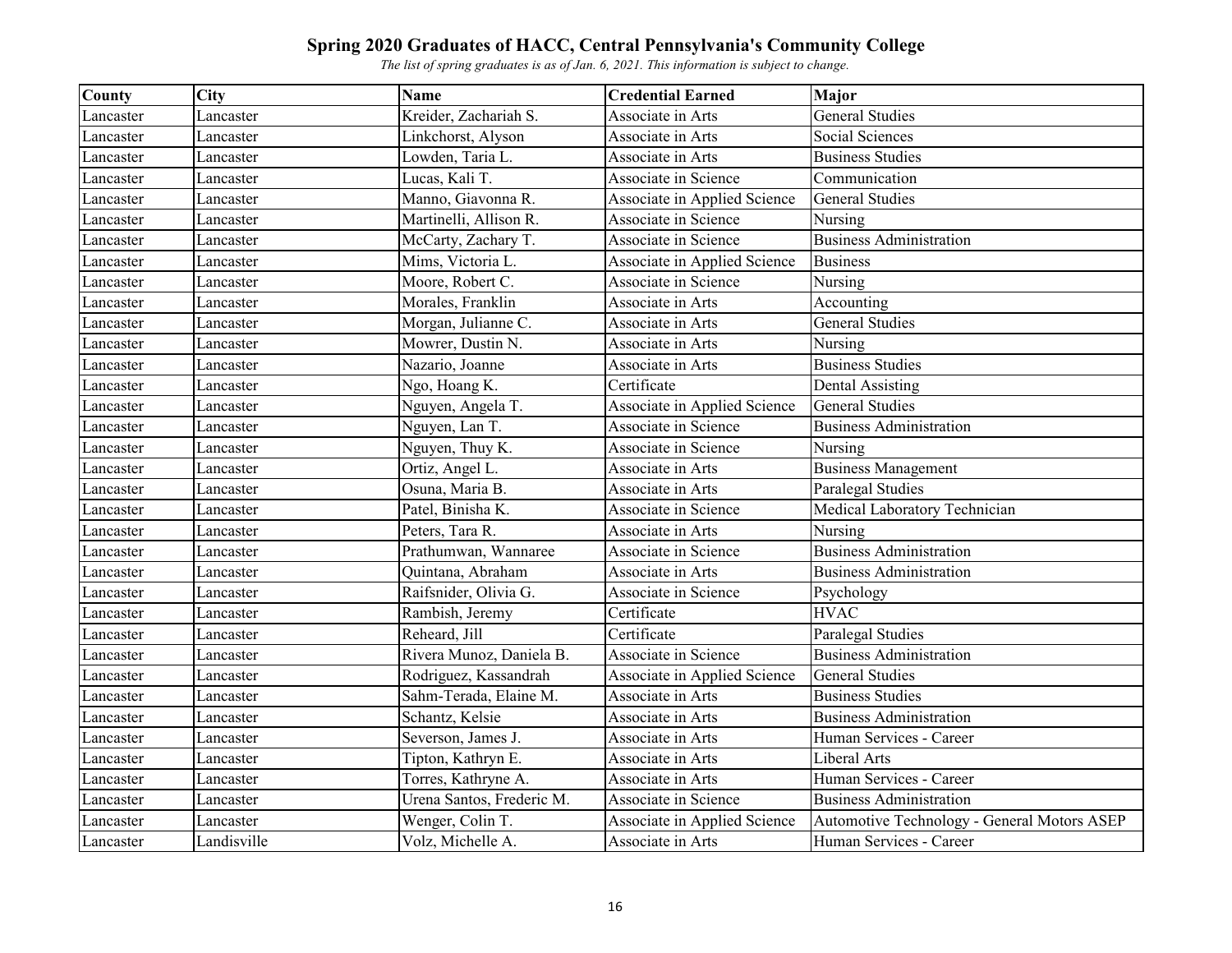| County    | City      | <b>Name</b>                | <b>Credential Earned</b>     | <b>Major</b>                                |
|-----------|-----------|----------------------------|------------------------------|---------------------------------------------|
| Lancaster | Leola     | Achey, April C.            | Associate in Science         | <b>Business Administration</b>              |
| Lancaster | Leola     | Groff, Josie D.            | Associate in Applied Science | Early Care and Education                    |
| Lancaster | Leola     | Quirke, Victoria M.        | Associate in Applied Science | Hospitality and Tourism Management          |
| Lancaster | Lititz    | Arrell, Matthew J.         | Associate in Applied Science | Automotive Technology - General Motors ASEP |
| Lancaster | Lititz    | Bernardini, Olivia A.      | Associate in Science         | Nursing                                     |
| Lancaster | Lititz    | Bernstein, Mei Li          | Associate in Science         | <b>Business Administration</b>              |
| Lancaster | Lititz    | Burns, Leah                | Associate in Science         | Nursing                                     |
| Lancaster | Lititz    | Cheesman, Elyssa N.        | Associate in Arts            | <b>General Studies</b>                      |
| Lancaster | Lititz    | Dean, Keyshawn I.          | Associate in Applied Science | Automotive Technology - General Motors ASEP |
| Lancaster | Lititz    | Desai, Janavi T.           | Associate in Science         | Medical Laboratory Technician               |
| Lancaster | Lititz    | Edwards, Sharon L.         | Associate in Arts            | Nursing                                     |
| Lancaster | Lititz    | Good, Adrien               | Associate in Science         | Dental Hygiene                              |
| Lancaster | Lititz    | Hines, Jason P.            | Associate in Arts            | <b>General Studies</b>                      |
| Lancaster | Lititz    | Hutchison, Shaun M.        | Associate in Arts            | <b>General Studies</b>                      |
| Lancaster | Lititz    | Lindenmuth, Samantha       | Associate in Science         | Communication                               |
| Lancaster | Lititz    | Morales Gonzalez, Jonathan | Associate in Science         | <b>Business Administration</b>              |
| Lancaster | Lititz    | Randazzo, John L.          | Associate in Arts            | <b>General Studies</b>                      |
| Lancaster | Lititz    | Shaughnessy, Neva          | Associate in Science         | Nursing                                     |
| Lancaster | Lititz    | Tiedeken, James M.         | Associate in Applied Science | <b>General Studies</b>                      |
| Lancaster | Lititz    | Tshudy, Jessica L.         | Associate in Science         | Nursing                                     |
| Lancaster | Lititz    | Wagner, Renee B.           | Associate in Science         | Nursing                                     |
| Lancaster | Lititz    | Weiler, Kaelyn A.          | Associate in Arts            | Nursing                                     |
| Lancaster | Manheim   | Beamesderfer, Jena R.      | Associate in Science         | <b>Business Administration</b>              |
| Lancaster | Manheim   | Kohler, Jennifer           | Associate in Applied Science | <b>General Studies</b>                      |
| Lancaster | Manheim   | Levitan, Rachael A.        | Associate in Applied Science | <b>General Studies</b>                      |
| Lancaster | Manheim   | Miller, Anna L.            | Associate in Applied Science | <b>General Studies</b>                      |
| Lancaster | Manheim   | Miller, Seth E.            | Associate in Science         | Computer Information Security               |
| Lancaster | Manheim   | Nolt, Jay B.               | Associate in Arts            | Nursing                                     |
| Lancaster | Manheim   | Rieg, Amy L.               | Associate in Arts            | Art                                         |
| Lancaster | Manheim   | Roman, Bryant              | Associate in Applied Science | <b>Computer Networking Technology</b>       |
| Lancaster | Manheim   | Shelley, Andrea            | Associate in Science         | Nursing                                     |
| Lancaster | Manheim   | Votano, Michael P.         | Associate in Arts            | <b>General Studies</b>                      |
| Lancaster | Manheim   | Zurin, Katlyn M.           | Associate in Arts            | Criminal Justice                            |
| Lancaster | Marietta  | Myers, Joelle N.           | Associate in Arts            | Nursing                                     |
| Lancaster | Mount Joy | Hollinger, Sarah E.        | Associate in Science         | Nursing                                     |
| Lancaster | Mount Joy | Rittenhouse, Nathan J.     | Associate in Science         | <b>Business Administration</b>              |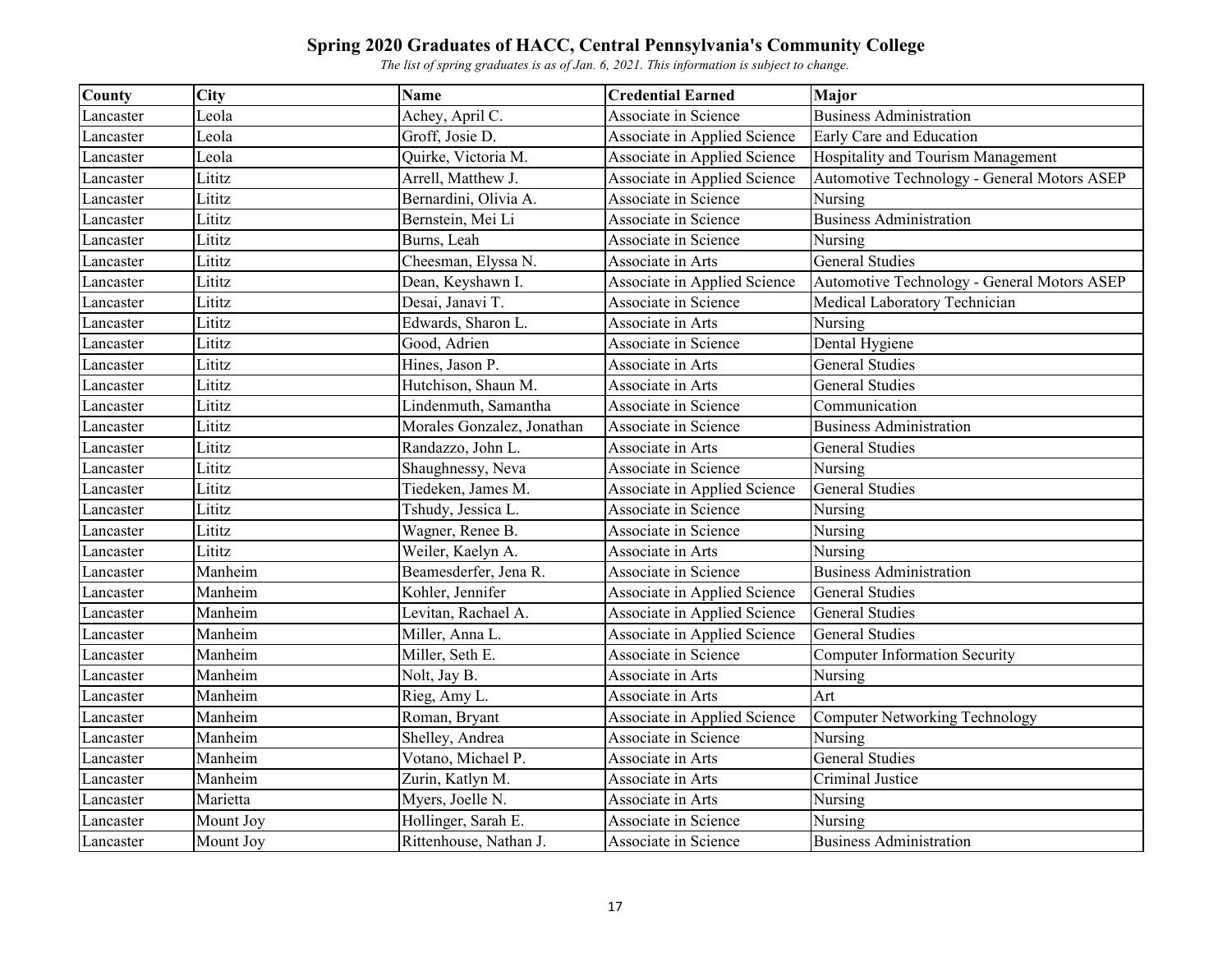| County    | City                 | <b>Name</b>           | <b>Credential Earned</b>     | <b>Major</b>                         |
|-----------|----------------------|-----------------------|------------------------------|--------------------------------------|
| Lancaster | Mount Joy            | Siejak, Michelle R.   | Associate in Arts            | <b>General Studies</b>               |
| Lancaster | Mount Joy            | Steffen, Zachary S.   | Associate in Applied Science | Police Science                       |
| Lancaster | Mount Joy            | Yoder, Maureen C.     | Associate in Science         | Dental Hygiene                       |
| Lancaster | Mount Joy            | Yunginger, Joseph M.  | Associate in Science         | Engineering                          |
| Lancaster | Mountville           | Harelson, Alexis M.   | Certificate                  | <b>Dental Assisting</b>              |
| Lancaster | Mountville           | Janniere, Christian   | Associate in Arts            | <b>General Studies</b>               |
| Lancaster | New Holland          | Bloss, Brittney A.    | Associate in Arts            | <b>General Studies</b>               |
| Lancaster | New Holland          | Hawthorne, Michael J. | Associate in Science         | <b>Business Administration</b>       |
| Lancaster | New Holland          | Martin, Susan M.      | Associate in Arts            | <b>General Studies</b>               |
| Lancaster | New Holland          | Weaver, Stephanie M.  | Associate in Arts            | Psychology                           |
| Lancaster | New Holland          | Zanin, Tyler M.       | Associate in Science         | Engineering                          |
| Lancaster | Paradise             | Miller, Glenn E.      | Associate in Arts            | Social Sciences                      |
| Lancaster | Paradise             | Peachey, Rhiannon L.  | Associate in Applied Science | Diagnostic Medical Sonography        |
| Lancaster | Paradise             | Saalbach, Kelly R.    | Associate in Arts            | Social Sciences                      |
| Lancaster | Peach Bottom         | Zimmerman, Debra L.   | Associate in Arts            | Human Services - Career              |
| Lancaster | Pequea               | Callahan, Kelly       | Associate in Applied Science | <b>Business</b>                      |
| Lancaster | Pequea               | Gill, Adam P.         | Associate in Science         | Nursing                              |
| Lancaster | Ronks                | Avazov, Behzod        | Associate in Science         | <b>Business Administration</b>       |
| Lancaster | <b>Stevens</b>       | Nolt, Glenn           | Associate in Arts            | Nursing                              |
| Lancaster | Strasburg            | Kieley, Liana D.      | Associate in Arts            | Psychology                           |
| Lancaster | Strasburg            | Patton, Alison        | Associate in Science         | Nursing                              |
| Lancaster | Strasburg            | Tropp, Michael J.     | Associate in Arts            | Criminal Justice                     |
| Lancaster | Washington Boro      | Shenk, Audrey L.      | Associate in Arts            | Social Sciences                      |
| Lancaster | Willow Street        | Chapman, Kearstin T.  | Associate in Science         | Nursing                              |
| Lancaster | <b>Willow Street</b> | Dupont, Sheila L.     | Associate in Applied Science | <b>Health Science</b>                |
| Lancaster | <b>Willow Street</b> | Fish, Sarah E.        | Associate in Applied Science | <b>General Studies</b>               |
| Lancaster | Willow Street        | Gowin, Sara H.        | Associate in Science         | Nursing                              |
| Lancaster | <b>Willow Street</b> | Iacovelli, Sara R.    | Associate in Science         | Nursing                              |
| Lancaster | <b>Willow Street</b> | Ivery, James V.       | Associate in Applied Science | <b>General Studies</b>               |
| Lancaster | <b>Willow Street</b> | Jones, Evan W.        | Certificate                  | Web Development & Design             |
| Lancaster | Willow Street        | Knollmeyer, Juliann   | Associate in Science         | <b>Computer Information Security</b> |
| Lancaster | <b>Willow Street</b> | Raeburn, Tiffany N.   | Certificate                  | Paralegal Studies                    |
| Lebanon   | Annville             | Hess, Delaney         | Associate in Applied Science | Early Care and Education             |
| Lebanon   | Annville             | Hoffer, Tyler M.      | Associate in Applied Science | <b>General Studies</b>               |
| Lebanon   | Annville             | Howard, Skylar B.     | Associate in Science         | Nursing                              |
| Lebanon   | Annville             | Mowery, Olivia T.     | Associate in Science         | Nursing                              |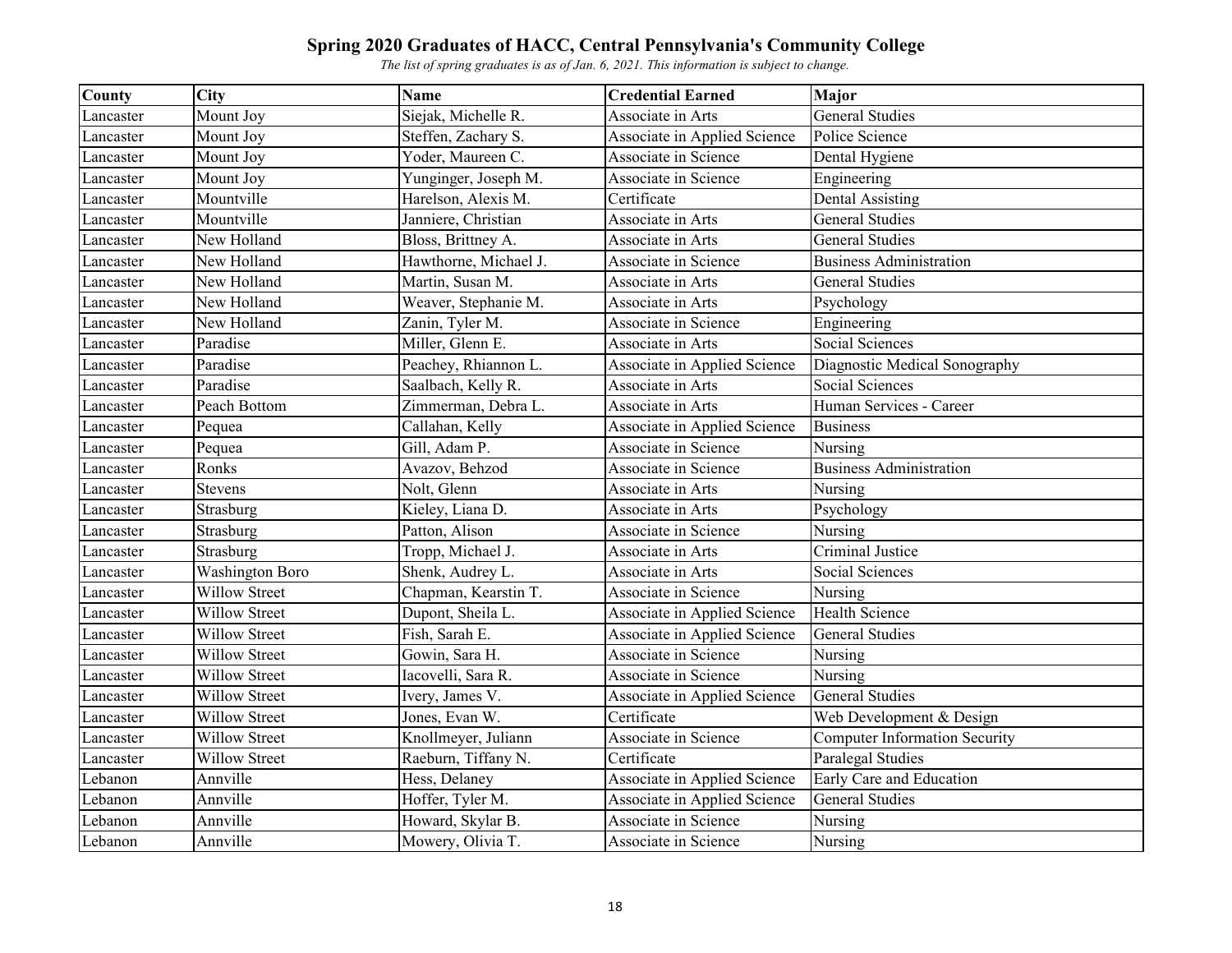| <b>County</b> | City           | <b>Name</b>                | <b>Credential Earned</b>     | <b>Major</b>                             |
|---------------|----------------|----------------------------|------------------------------|------------------------------------------|
| Lebanon       | Annville       | Zimmerman, Madison J.      | Associate in Science         | <b>Business Administration</b>           |
| Lebanon       | Campbelltown   | Houser, Samantha N.        | Associate in Science         | Medical Laboratory Technician            |
| Lebanon       | Cleona         | Collins, Allison C.        | Associate in Science         | Nursing                                  |
| Lebanon       | Fredericksburg | Friedlein, Danielle E.     | Associate in Arts            | Health Care Management                   |
| Lebanon       | Jonestown      | Binner, Julia I.           | Associate in Arts            | Early Childhood - Elementary Education   |
| Lebanon       | Jonestown      | Kassab, Stacy M.           | Associate in Applied Science | <b>General Studies</b>                   |
| Lebanon       | Jonestown      | Kreider, Benjamin J.       | Associate in Science         | Nursing                                  |
| Lebanon       | Jonestown      | Ramos, Malana S.           | Associate in Fine Arts       | Photography                              |
| Lebanon       | Jonestown      | Sheffy, Colton R.          | Associate in Science         | <b>Electronic Engineering Technology</b> |
| Lebanon       | Lebanon        | Achenbach, Jordan H.       | Associate in Science         | Medical Laboratory Technician            |
| Lebanon       | Lebanon        | Baebler, Thomas M.         | Associate in Arts            | Early Childhood - Elementary Education   |
| Lebanon       | Lebanon        | Bonilla, Emily L.          | Associate in Arts            | <b>General Studies</b>                   |
| Lebanon       | Lebanon        | Brunelli, Allison M.       | Certificate                  | <b>Dental Assisting</b>                  |
| Lebanon       | Lebanon        | Burris, Stephanie          | Associate in Arts            | <b>Business Management</b>               |
| Lebanon       | Lebanon        | Castillo Pena, Miledys M.  | Associate in Arts            | <b>Business Studies</b>                  |
| Lebanon       | Lebanon        | Downs, Kylie E.            | Associate in Applied Science | <b>Business</b>                          |
| Lebanon       | Lebanon        | Hernandez, Andrea          | Associate in Applied Science | Paralegal Studies                        |
| Lebanon       | Lebanon        | Kelliher, Billie           | Associate in Arts            | Social Sciences                          |
| Lebanon       | Lebanon        | Kramlich, Dustin           | Certificate                  | <b>HVAC</b>                              |
| Lebanon       | Lebanon        | Lansenderfer, Mikea C.     | Associate in Arts            | Social Sciences                          |
| Lebanon       | Lebanon        | Mejia, Katherine N.        | Associate in Arts            | <b>Business Administration</b>           |
| Lebanon       | Lebanon        | Messner, Kirstyn A.        | Associate in Arts            | Early Childhood - Elementary Education   |
| Lebanon       | Lebanon        | Muritz, Donald             | Associate in Applied Science | Web Development & Design                 |
| Lebanon       | Lebanon        | Murray, Christian E.       | Diploma                      | Music Audio & Recording Technology       |
| Lebanon       | Lebanon        | Reich, Amber N.            | Associate in Applied Science | <b>Business</b>                          |
| Lebanon       | Lebanon        | Santiago, Emily            | Associate in Arts            | Accounting                               |
| Lebanon       | Lebanon        | Sentsov, Boris V.          | Associate in Applied Science | Mechatronics                             |
| Lebanon       | Lebanon        | Sexton, Lindsay M.         | Certificate                  | Dental Assisting                         |
| Lebanon       | Lebanon        | Sumlin, Tavian C.          | Associate in Science         | <b>Structural Engineering Technology</b> |
| Lebanon       | Mount Gretna   | Tran-McLaughlin, Nellie M. | Associate in Arts            | Nursing                                  |
| Lebanon       | Myerstown      | Falk, Faustina J.          | Associate in Arts            | <b>General Studies</b>                   |
| Lebanon       | Myerstown      | Frazier, Kaitlin A.        | Associate in Arts            | Nursing                                  |
| Lebanon       | Myerstown      | Kreiser, Kerstin H.        | Associate in Arts            | Early Childhood - Elementary Education   |
| Lebanon       | Myerstown      | Roland, Brandon W.         | Associate in Arts            | Nursing                                  |
| Lebanon       | Myerstown      | Rudenko, Inna              | Certificate                  | <b>Dental Assisting</b>                  |
| Lebanon       | Myerstown      | Santiago, Genesis C.       | Associate in Science         | Psychology                               |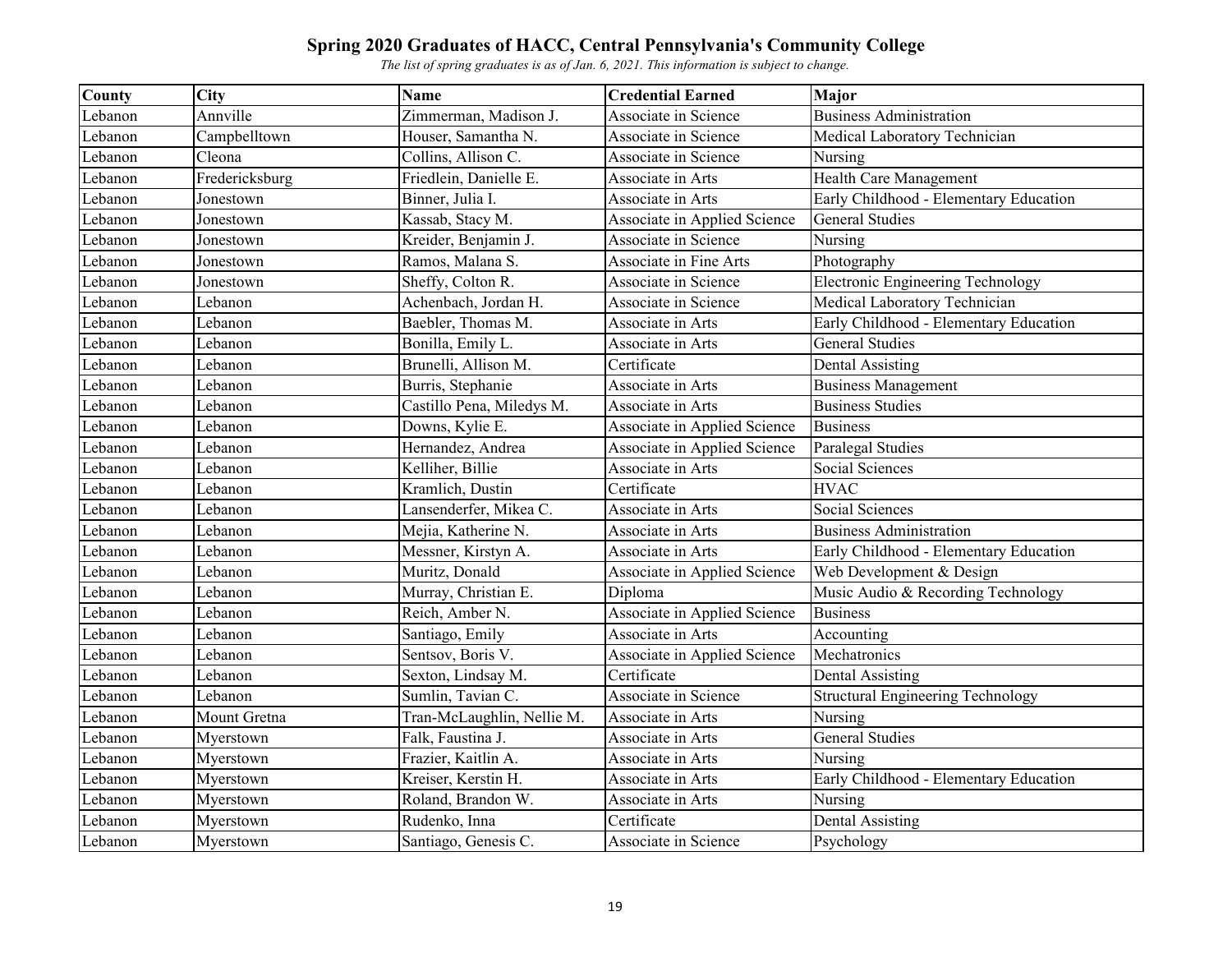| County         | <b>City</b>  | <b>Name</b>            | <b>Credential Earned</b>     | <b>Major</b>                                |
|----------------|--------------|------------------------|------------------------------|---------------------------------------------|
| Lebanon        | Myerstown    | Starry, Misty R.       | Associate in Arts            | Nursing                                     |
| Lebanon        | Newmanstown  | Bair, Rachel M.        | Associate in Applied Science | Graphic and Interactive Design              |
| Lebanon        | Newmanstown  | Geynovich, Katerina Y. | Associate in Arts            | Nursing                                     |
| Lebanon        | Newmanstown  | Zaitsev, Viktor A.     | Associate in Science         | Nursing                                     |
| Lebanon        | Newmanstown  | Zaitseva, Anastassiya  | Associate in Arts            | Health Care Management                      |
| Lebanon        | Palmyra      | Baysinger, Evan W.     | Associate in Arts            | <b>Business Administration</b>              |
| Lebanon        | Palmyra      | Beistline, Jesse       | Associate in Science         | Biology                                     |
| Lebanon        | Palmyra      | Bibinski, Katelyn M.   | Associate in Science         | Nursing                                     |
| Lebanon        | Palmyra      | Davis, Lillie K.       | Associate in Science         | Nursing                                     |
| Lebanon        | Palmyra      | Day, Kelly A.          | Associate in Arts            | Nursing                                     |
| Lebanon        | Palmyra      | DeGaetano, Teresa L.   | Associate in Science         | Radiology Informatics                       |
| Lebanon        | Palmyra      | Geib, Matthew A.       | Associate in Arts            | <b>Business Management</b>                  |
| Lebanon        | Palmyra      | Heilman, Frank L.      | Associate in Science         | Nursing                                     |
| Lebanon        | Palmyra      | Kennedy, Natalie F.    | Associate in Science         | Nursing                                     |
| Lebanon        | Palmyra      | Miller, Katelynn E.    | Associate in Arts            | Nursing                                     |
| Lebanon        | Palmyra      | Nieliwocki, Elizabeth  | Associate in Science         | Nursing                                     |
| Lebanon        | Palmyra      | Robinson, Adam         | Associate in Applied Science | Automotive Technology - General Motors ASEP |
| Lycoming       | Williamsport | Hart, Brittany L.      | Associate in Arts            | <b>General Studies</b>                      |
| Mifflin        | Lewistown    | Habbershon, Kelsey E.  | Associate in Arts            | Human Services - Career                     |
| Mifflin        | Lewistown    | Keeler, Angela         | Associate in Applied Science | <b>Health Science</b>                       |
| Mifflin        | Lewistown    | Wilson, Darcy M.       | Associate in Science         | Dental Hygiene                              |
| Mifflin        | Mc Veytown   | Singer, Cassandra R.   | Associate in Applied Science | <b>Industrial Technology</b>                |
| Montgomery     | Souderton    | Hanrahan, Shannon C.   | Associate in Science         | Nursing                                     |
| Montgomery     | Souderton    | Pirich, Alexander J.   | Associate in Science         | <b>Business Administration</b>              |
| Northampton    | Bethlehem    | Field, Jennifer A.     | Diploma                      | Gerontology                                 |
| Northumberland | Sunbury      | Wolfe, Marisa M.       | Certificate                  | <b>Dental Assisting</b>                     |
| Perry          | Duncannon    | Breighner, Kaycie M.   | Associate in Arts            | <b>Business Management</b>                  |
| Perry          | Duncannon    | Ferrer, Nathan A.      | Associate in Applied Science | Automotive Technology - General Motors ASEP |
| Perry          | Duncannon    | Fuller, Alex G.        | Certificate                  | Home and Building Remodeling                |
| Perry          | Duncannon    | Lesperance, Nicole K.  | Associate in Arts            | Nursing                                     |
| Perry          | Duncannon    | Lightner, Bryce M.     | Associate in Science         | <b>Computer Information Security</b>        |
| Perry          | Duncannon    | Over, Michael R.       | Associate in Applied Science | Automotive Technology - General Motors ASEP |
| Perry          | Duncannon    | Pack, Katie M.         | Associate in Applied Science | <b>Business</b>                             |
| Perry          | Duncannon    | Rabin, Amy L.          | Associate in Applied Science | Human Services                              |
| Perry          | Duncannon    | Rok, Nicole M.         | Associate in Applied Science | Police Science                              |
| Perry          | Duncannon    | Spease, Alyssa A.      | Associate in Science         | <b>Business Administration</b>              |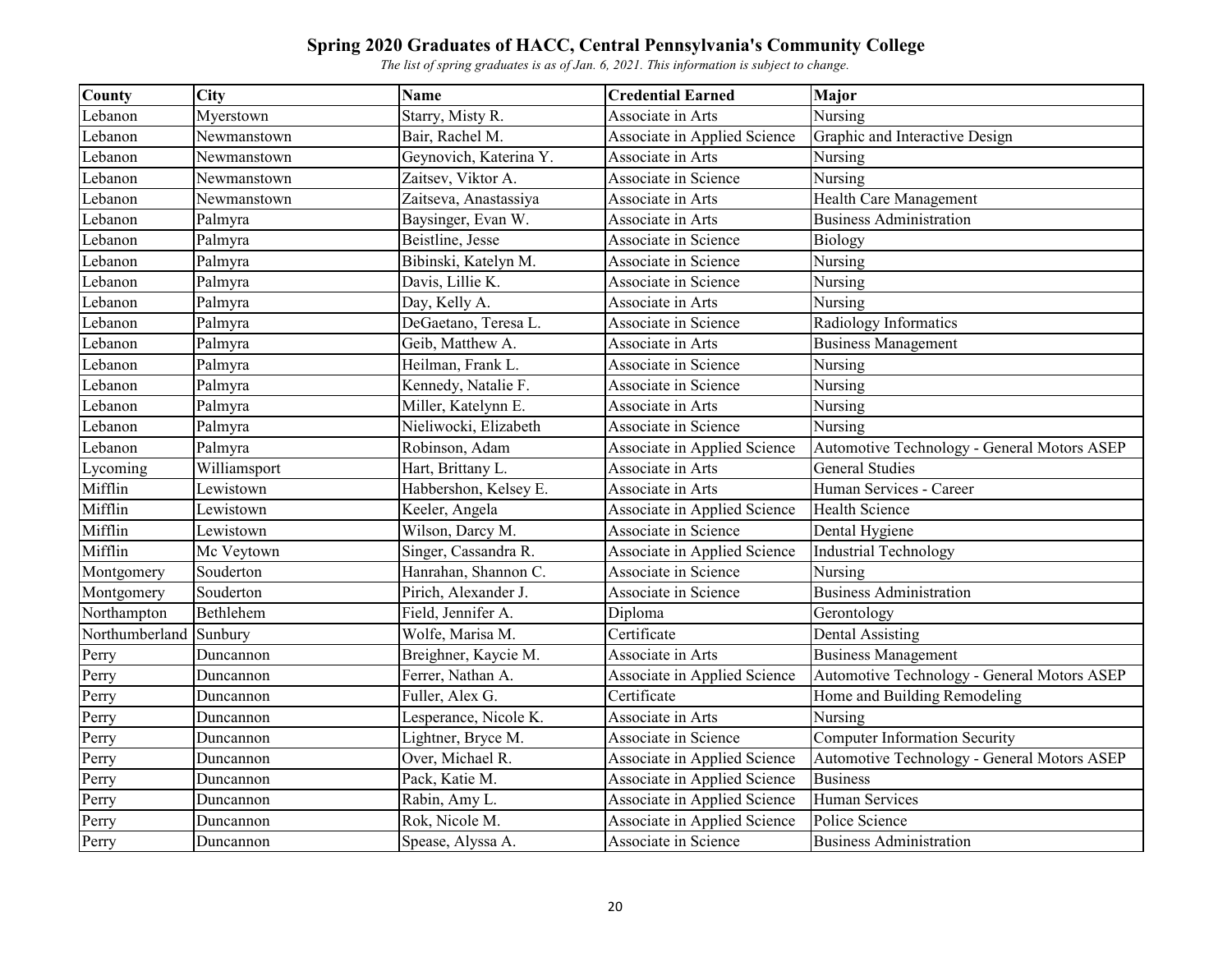| <b>County</b>              | <b>City</b>                 | <b>Name</b>                 | <b>Credential Earned</b>     | <b>Major</b>                         |
|----------------------------|-----------------------------|-----------------------------|------------------------------|--------------------------------------|
| Perry                      | Duncannon                   | Zimmerman, Rachel D.        | Associate in Arts            | Nursing                              |
| Perry                      | Elliottsburg                | Stake, Chad W.              | Associate in Science         | Nursing                              |
| Perry                      | Elliottsburg                | Urich, Savannah M.          | Associate in Science         | Nursing                              |
| Perry                      | Liverpool                   | Fawver, Emily T.            | Associate in Arts            | Nursing                              |
| Perry                      | Marysville                  | Framhein, Kristy            | Associate in Applied Science | Diagnostic Medical Sonography        |
| Perry                      | Marysville                  | Pessagno Cordova, Carlos O. | Associate in Arts            | <b>General Studies</b>               |
| Perry                      | Millerstown                 | McClure, Heather A.         | Associate in Arts            | Hospitality and Tourism Management   |
| Perry                      | Millerstown                 | Tharp, Paige                | Associate in Science         | Nursing                              |
| Perry                      | New Bloomfield              | Olszewski, Nolan            | Associate in Science         | <b>Business Administration</b>       |
| Perry                      | Newport                     | Clavey, Cortney L.          | Diploma                      | Phlebotomy Technician                |
| Perry                      | Newport                     | Crup, Alyson N.             | Associate in Applied Science | <b>Business</b>                      |
| Perry                      | Newport                     | Davis, Jennifer E.          | Associate in Applied Science | <b>General Studies</b>               |
| Perry                      | Newport                     | Garcia, Antonio F.          | Associate in Arts            | <b>Business Administration</b>       |
| Perry                      | Newport                     | Gouse, Stefanie R.          | Associate in Arts            | <b>General Studies</b>               |
| Perry                      | Newport                     | Martinez, Renee A.          | Associate in Applied Science | <b>Business</b>                      |
| Perry                      | Newport                     | Peters, Emily E.            | Associate in Arts            | Social Sciences                      |
| Perry                      | Newport                     | Steele, Laura E.            | Associate in Arts            | Criminal Justice                     |
| $\overline{\text{P}}$ erry | Newport                     | Wetzler, Faith              | Associate in Applied Science | <b>Culinary Arts</b>                 |
| $\overline{\text{P}}$ erry | <b>Shermans Dale</b>        | Baker, Janell M.            | Associate in Science         | Nursing                              |
| Perry                      | <b>Shermans Dale</b>        | Brown, Maggie G.            | Associate in Science         | Nursing                              |
| Perry                      | Shermans Dale               | Graham, Amber L.            | Associate in Arts            | Accounting                           |
| Perry                      | <b>Shermans Dale</b>        | Richard, Janelle C.         | Certificate                  | <b>Dental Assisting</b>              |
| Perry                      | Shermans Dale               | Simmon, Sabrina K.          | Associate in Applied Science | <b>Business</b>                      |
| Philadelphia               | Philadelphia                | Corson, Megan L.            | Certificate                  | Paralegal Studies                    |
| Schuylkill                 | Auburn                      | Emerich, Edward M.          | Associate in Science         | <b>Business Administration</b>       |
| Schuylkill                 | Pine Grove                  | Beck, Madison               | Associate in Science         | <b>Business Administration</b>       |
| Schuylkill                 | Pine Grove                  | Gilmore, Carolyn            | Associate in Applied Science | <b>General Studies</b>               |
| Schuylkill                 | Pine Grove                  | Ward, Justin L.             | Associate in Science         | <b>Computer Information Security</b> |
| Schuylkill                 | Tower City                  | Watkins, Micah L.           | Certificate                  | Gerontology                          |
| Snyder                     | Kreamer                     | Wilson, Annette             | Associate in Science         | <b>Health Science</b>                |
| Snyder                     | Middleburg                  | Snook, Jadon W.             | Associate in Applied Science | <b>HVAC</b>                          |
| Snyder                     | <b>Mount Pleasant Mills</b> | Ellis, Mindy                | Associate in Science         | Nursing                              |
| Snyder                     | Selinsgrove                 | Ferris, Heather E.          | Certificate                  | Professional Bookkeeping             |
| Snyder                     | Selinsgrove                 | Stahl, Melissa L.           | Associate in Applied Science | <b>Health Science</b>                |
| Union                      | Lewisburg                   | Kopitsky, Megan             | Associate in Science         | Psychology                           |
| Union                      | Winfield                    | Strait, Heather L.          | Associate in Science         | Nursing                              |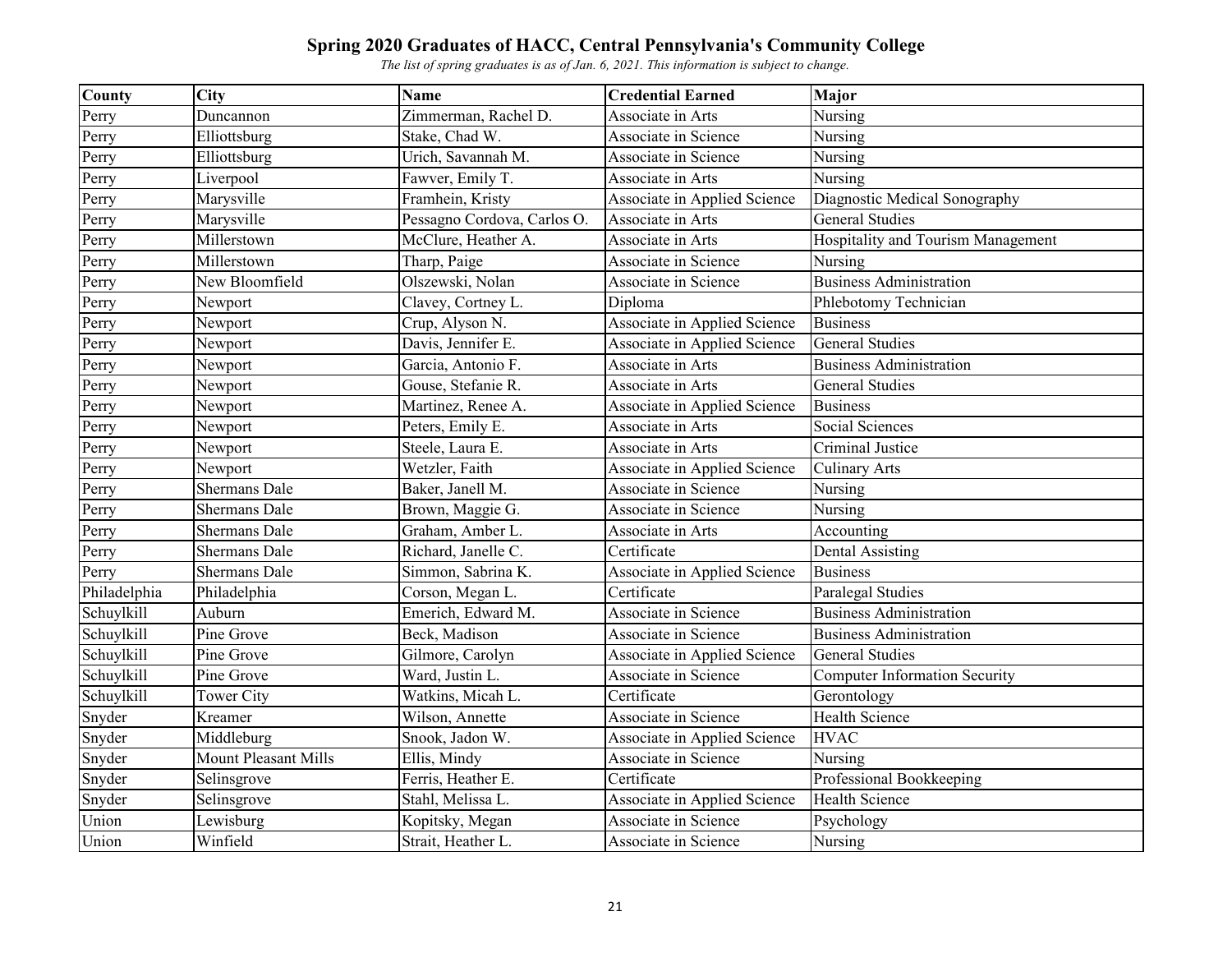| County  | <b>City</b>      | <b>Name</b>             | <b>Credential Earned</b>     | <b>Major</b>                                |
|---------|------------------|-------------------------|------------------------------|---------------------------------------------|
| Wyoming | Mehoopany        | Grow, Stephen E.        | Associate in Applied Science | Automotive Technology - General Motors ASEP |
| York    | Dallastown       | Leader, Sarah M.        | Associate in Science         | Pre-Health Professions                      |
| York    | Delta            | Falcone, Nicholas D.    | Associate in Arts            | <b>Social Sciences</b>                      |
| York    | Delta            | Reynolds, Dominique C.  | Associate in Science         | Nursing                                     |
| York    | Dillsburg        | Davis, Dyllan           | Associate in Applied Science | <b>Computer Information Systems</b>         |
| York    | Dillsburg        | Fortenbaugh, Zachary R. | Associate in Applied Science | <b>HVAC</b>                                 |
| York    | Dillsburg        | Martenas, Gabrielle E.  | Associate in Arts            | Social Sciences                             |
| York    | Dillsburg        | Myers, Haven L.         | Certificate                  | <b>Dental Assisting</b>                     |
| York    | Dillsburg        | Sanchez, Justin         | Associate in Science         | Nursing                                     |
| York    | Dillsburg        | Shearer, Noelle R.      | Associate in Science         | Nursing                                     |
| York    | Dillsburg        | Warne, Jasmine J.       | Associate in Arts            | Nursing                                     |
| York    | <b>Dillsburg</b> | Weber, Kate M.          | Associate in Science         | Nursing                                     |
| York    | Dover            | Amodei, Brianna N.      | Associate in Applied Science | Early Care and Education                    |
| York    | Dover            | Christy, Dawn M.        | Associate in Arts            | <b>Business Management</b>                  |
| York    | Dover            | Cook, Andrew D.         | Associate in Science         | Mechanical Engineering Technology           |
| York    | Dover            | Cooper, Michele         | Associate in Arts            | Social Sciences                             |
| York    | Dover            | Finnegan, Carolyn       | Certificate                  | Early Childhood Care & Education            |
| York    | Dover            | Gross, Stephanie R.     | Associate in Science         | Nursing                                     |
| York    | Dover            | Howard, Allison A.      | Associate in Arts            | Nursing                                     |
| York    | Dover            | Jewitt, Tiffanie C.     | Associate in Arts            | Criminal Justice                            |
| York    | Dover            | Katsarov, Mihail        | Associate in Arts            | Psychology                                  |
| York    | Dover            | Kidd, Kelly J.          | Associate in Science         | Nursing                                     |
| York    | Dover            | Morgan, Chelsea         | Associate in Arts            | Liberal Arts                                |
| York    | Dover            | Muir, Allyson B.        | Associate in Applied Science | Radiology Informatics                       |
| York    | Dover            | Reed, Karissa M.        | Associate in Arts            | Early Childhood - Elementary Education      |
| York    | Dover            | Rodriguez, Vanessa J.   | Associate in Arts            | Human Services - Career                     |
| York    | Dover            | Spahr, Madisyn M.       | Associate in Arts            | Early Childhood - Elementary Education      |
| York    | Emigsville       | Ukattah, Winnie         | Associate in Applied Science | <b>General Studies</b>                      |
| York    | Etters           | Andrews, Hope E.        | Associate in Arts            | Nursing                                     |
| York    | Etters           | Damania, Jasmine S.     | Certificate                  | <b>Dental Assisting</b>                     |
| York    | Etters           | Foley, Brielle M.       | Associate in Applied Science | <b>General Studies</b>                      |
| York    | Etters           | LaNunziata, Alexis M.   | Certificate                  | <b>Baking and Pastry Arts</b>               |
| York    | Etters           | Palmer, Shelby          | Associate in Science         | <b>Business Administration</b>              |
| York    | Etters           | Ream, Fred E.           | Associate in Applied Science | Computer Networking Technology              |
| York    | <b>Etters</b>    | Sears, Michael D.       | Associate in Science         | Pre-Health Professions                      |
| York    | Fawn Grove       | Pietra, Alana           | Associate in Applied Science | <b>General Studies</b>                      |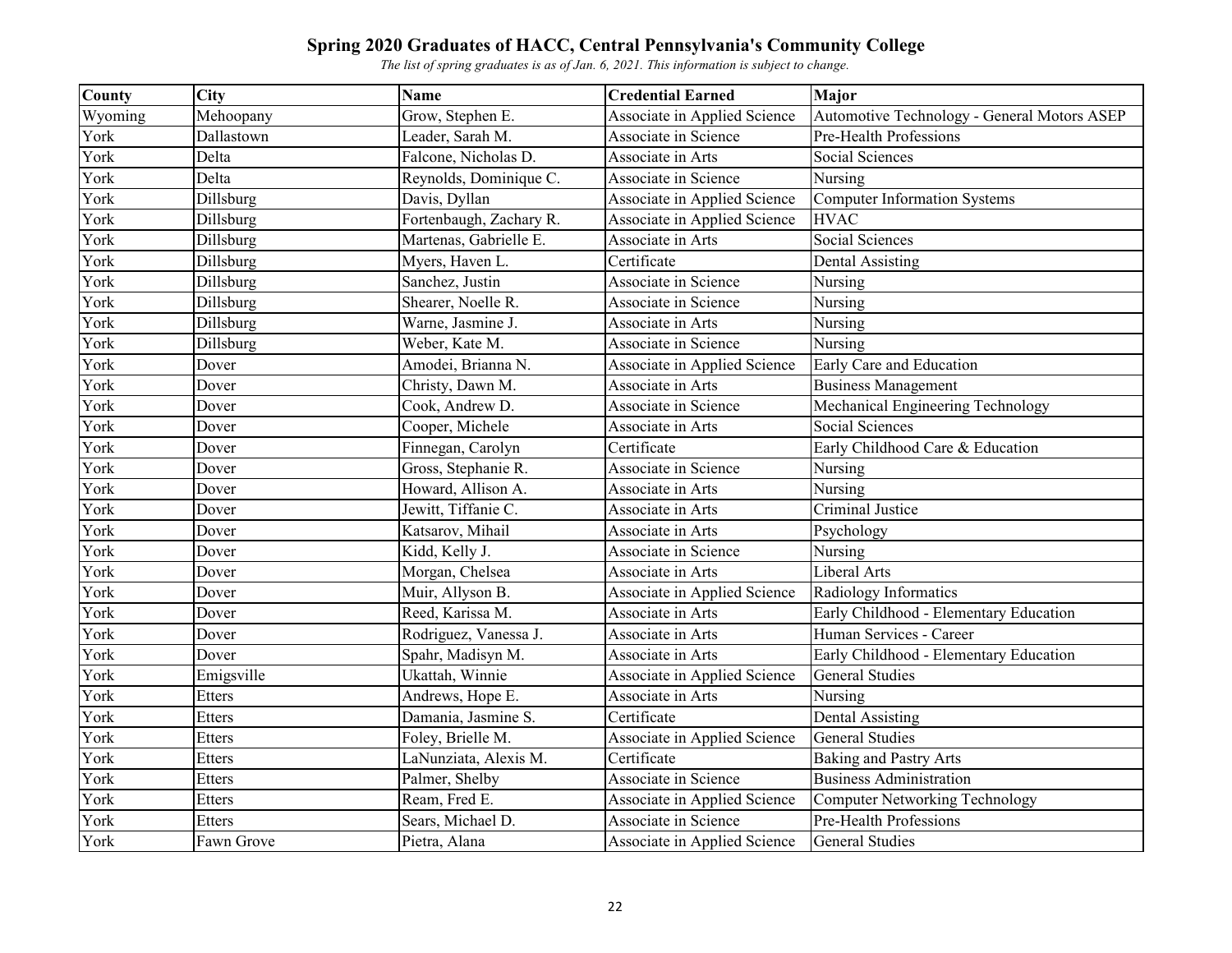| County | <b>City</b> | Name                     | <b>Credential Earned</b>     | <b>Major</b>                                |
|--------|-------------|--------------------------|------------------------------|---------------------------------------------|
| York   | Felton      | Priester, Erin R.        | Associate in Arts            | Nursing                                     |
| York   | Glenville   | Cupp, Alice D.           | Certificate                  | <b>Culinary Arts Catering</b>               |
| York   | Hallam      | Santiago, Jose E.        | Associate in Science         | Medical Laboratory Technician               |
| York   | Hanover     | Ahmed, Husna             | Associate in Arts            | English                                     |
| York   | Hanover     | Basom, Madelyn C.        | Associate in Science         | Pre-Health Professions                      |
| York   | Hanover     | Betmarik, Melissa J.     | Associate in Arts            | Health Care Management                      |
| York   | Hanover     | Dennis, Ronald K.        | Associate in Science         | <b>Business Administration</b>              |
| York   | Hanover     | Dukes, Lauren M.         | Associate in Science         | Nursing                                     |
| York   | Hanover     | Furbay, Jonathan L.      | Associate in Applied Science | <b>General Studies</b>                      |
| York   | Hanover     | Kocher, Paige M.         | Associate in Science         | Nursing                                     |
| York   | Hanover     | Lacey, Kayla C.          | Associate in Arts            | Early Childhood - Elementary Education      |
| York   | Hanover     | Leone, Kimberly L.       | Associate in Arts            | Early Childhood - Elementary Education      |
| York   | Hanover     | Linebaugh, Laura R.      | Associate in Applied Science | <b>General Studies</b>                      |
| York   | Hanover     | Luckabaugh, Andrew       | Certificate                  | Mechatronics                                |
| York   | Hanover     | Maguire, Kevin           | Associate in Applied Science | <b>HVAC</b>                                 |
| York   | Hanover     | Martin, Kristen M.       | Associate in Science         | Nursing                                     |
| York   | Hanover     | Mattias, Madison         | Associate in Arts            | <b>Criminal Justice</b>                     |
| York   | Hanover     | Menges, Lindsay A.       | Associate in Arts            | <b>Business Studies</b>                     |
| York   | Hanover     | Rolon, Katlyn            | Associate in Arts            | Social Sciences                             |
| York   | Hanover     | Schaefer, Christopher A. | Associate in Applied Science | Automotive Technology - General Motors ASEP |
| York   | Hanover     | Shaffer, Alexandra       | Certificate                  | <b>Dental Assisting</b>                     |
| York   | Hanover     | Smith, Shawnna M.        | Associate in Applied Science | <b>Health Science</b>                       |
| York   | Hanover     | Stayrook, Clarissa M.    | Associate in Applied Science | <b>General Studies</b>                      |
| York   | Hanover     | Woodward, Michael P.     | Associate in Applied Science | Web Development & Design                    |
| York   | Hellam      | Kramer, Megan N.         | Associate in Applied Science | Healthcare Management                       |
| York   | Hellam      | Krug, Sarah A.           | Associate in Arts            | Police Science                              |
| York   | Hellam      | Kurtz, Allison           | Associate in Arts            | <b>Business Administration</b>              |
| York   | Hellam      | Lowe, Elijah N.          | Associate in Arts            | Health Care Management                      |
| York   | Jacobus     | Monaghan, Larissa J.     | Associate in Arts            | <b>Business Administration</b>              |
| York   | Jacobus     | Musso, Marina            | Associate in Arts            | <b>Business Administration</b>              |
| York   | Jacobus     | Rocco, Laura M.          | Associate in Arts            | Hospitality and Tourism Management          |
| York   | Lewisberry  | Bankes, Hayden J.        | Associate in Science         | <b>Business Administration</b>              |
| York   | Lewisberry  | McQuown, Sydney K.       | Associate in Arts            | <b>Business Administration</b>              |
| York   | Lewisberry  | Thompson, Shianna D.     | Associate in Science         | Nursing                                     |
| York   | Manchester  | Crist, Tammy L.          | Associate in Arts            | Nursing                                     |
| York   | Manchester  | Lambert, Robert          | Associate in Applied Science | <b>General Studies</b>                      |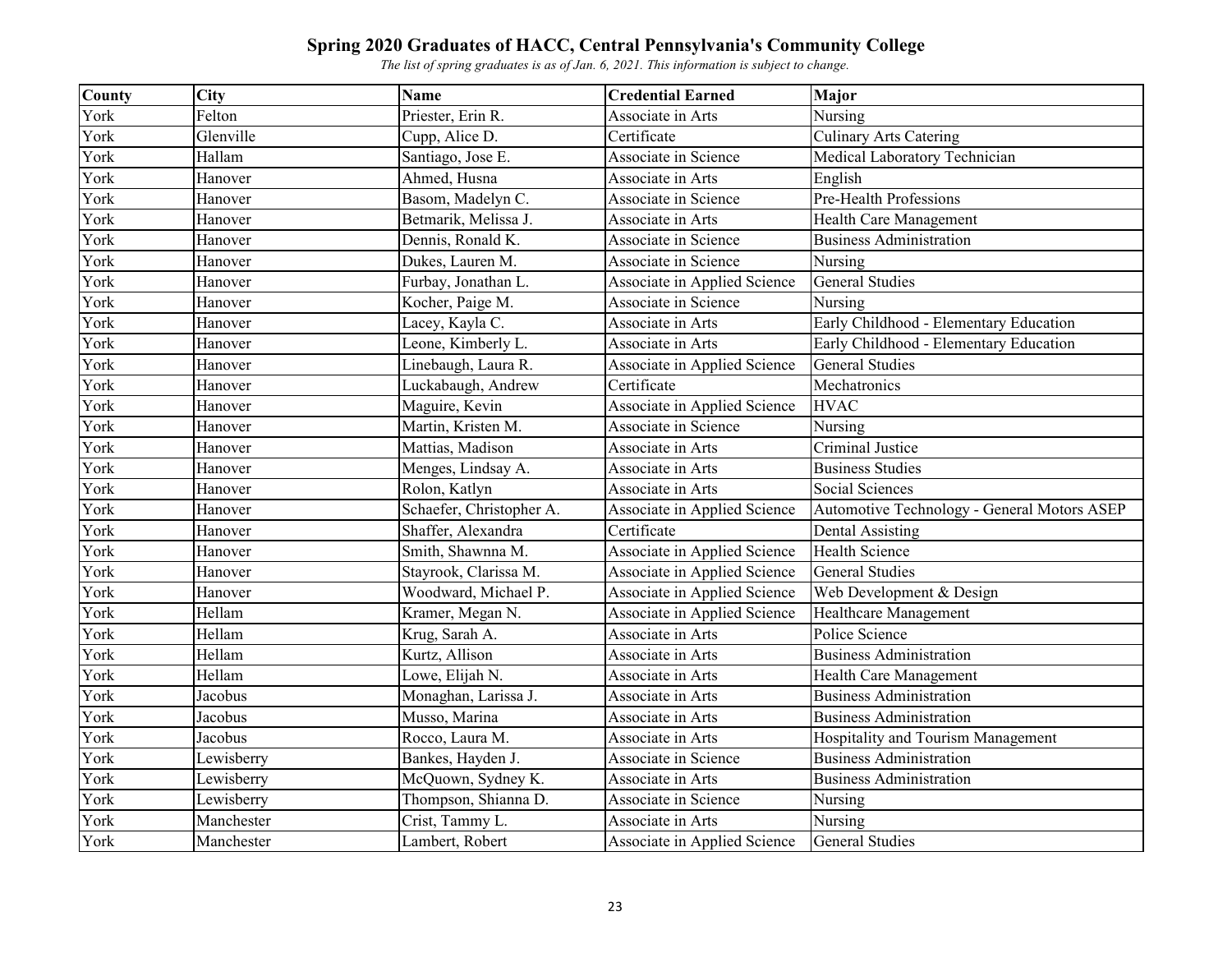| County | <b>City</b>          | <b>Name</b>            | <b>Credential Earned</b>     | <b>Major</b>                                |
|--------|----------------------|------------------------|------------------------------|---------------------------------------------|
| York   | Manchester           | Muhammad, Shermeen A.  | Associate in Arts            | Nursing                                     |
| York   | Manchester           | Plaud, Frances M.      | Associate in Science         | Nursing                                     |
| York   | Manchester           | Rivera, Yvonne E.      | Associate in Science         | Nursing                                     |
| York   | Mount Wolf           | Austin, Conner         | Associate in Arts            | English                                     |
| York   | Mount Wolf           | Omlor, Kristen L.      | Associate in Science         | Chemistry                                   |
| York   | Mt Wolf              | Sarracino, Stephen T.  | Associate in Applied Science | <b>Computer Networking Technology</b>       |
| York   | New Freedom          | Herrell, Cheyenne T.   | Associate in Arts            | Social Sciences                             |
| York   | New Freedom          | Shultis, Corinne       | Associate in Arts            | Marketing                                   |
| York   | New Park             | Kioussis, Katherine    | Associate in Science         | Nursing                                     |
| York   | New Park             | Wiles, Brooklyn M.     | Associate in Arts            | Nursing                                     |
| York   | Red Lion             | Arnold, Logan          | Associate in Arts            | <b>Business Administration</b>              |
| York   | Red Lion             | Jefferis, Samuel       | Associate in Applied Science | <b>General Studies</b>                      |
| York   | Red Lion             | McClane, Gavin         | Associate in Arts            | Criminal Justice                            |
| York   | Red Lion             | Oerman, Ashley I.      | Associate in Arts            | Psychology                                  |
| York   | Red Lion             | Rodriguez, Ashley      | Associate in Applied Science | <b>Healthcare Management</b>                |
| York   | Red Lion             | Seitz, Keri M.         | Associate in Applied Science | Diagnostic Medical Sonography               |
| York   | Red Lion             | Snyder, Samantha A.    | Associate in Arts            | Web Development & Design                    |
| York   | Seven Valleys        | Delozier, Jason C.     | Associate in Arts            | Social Sciences                             |
| York   | <b>Seven Valleys</b> | Keller, Hayden         | Associate in Applied Science | <b>General Studies</b>                      |
| York   | Seven Valleys        | Spangler, Shalynn N.   | Associate in Arts            | Liberal Arts                                |
| York   | Shrewsbury           | Parker, Chase L.       | Associate in Applied Science | Automotive Technology - General Motors ASEP |
| York   | Spring Grove         | Crone, Vanessa M.      | Associate in Arts            | Social Sciences                             |
| York   | Spring Grove         | Grove, James A.        | Certificate                  | Mechatronics                                |
| York   | Spring Grove         | Heitmann, Jason W.     | Associate in Arts            | <b>Social Sciences</b>                      |
| York   | Spring Grove         | Holtzman, Spencer      | Associate in Arts            | Psychology                                  |
| York   | Spring Grove         | Kerstetter, Jennifer   | Associate in Arts            | Criminal Justice                            |
| York   | Spring Grove         | Pownell, Jennah E.     | Associate in Arts            | <b>Business Management</b>                  |
| York   | Stewartstown         | Hiller, Melissa A.     | Associate in Applied Science | <b>Business</b>                             |
| York   | Stewartstown         | Wisnom, Lindsay D.     | Associate in Applied Science | <b>Business</b>                             |
| York   | Windsor              | Hughes, Maeghan E.     | Associate in Applied Science | Police Science                              |
| York   | Wrightsville         | Dejesus, Shayna E.     | Associate in Arts            | Human Services - Career                     |
| York   | Wrightsville         | Frederick, Christan J. | Associate in Arts            | Nursing                                     |
| York   | Wrightsville         | Habecker, Erin N.      | Associate in Applied Science | Administrative Office Management            |
| York   | Wrightsville         | Krueger, Nicole L.     | Associate in Science         | Nursing                                     |
| York   | Wrightsville         | Schweers, Alanna B.    | Associate in Arts            | Health Care Management                      |
| York   | Wrightsville         | Sprenkle, Briana       | Associate in Arts            | <b>General Studies</b>                      |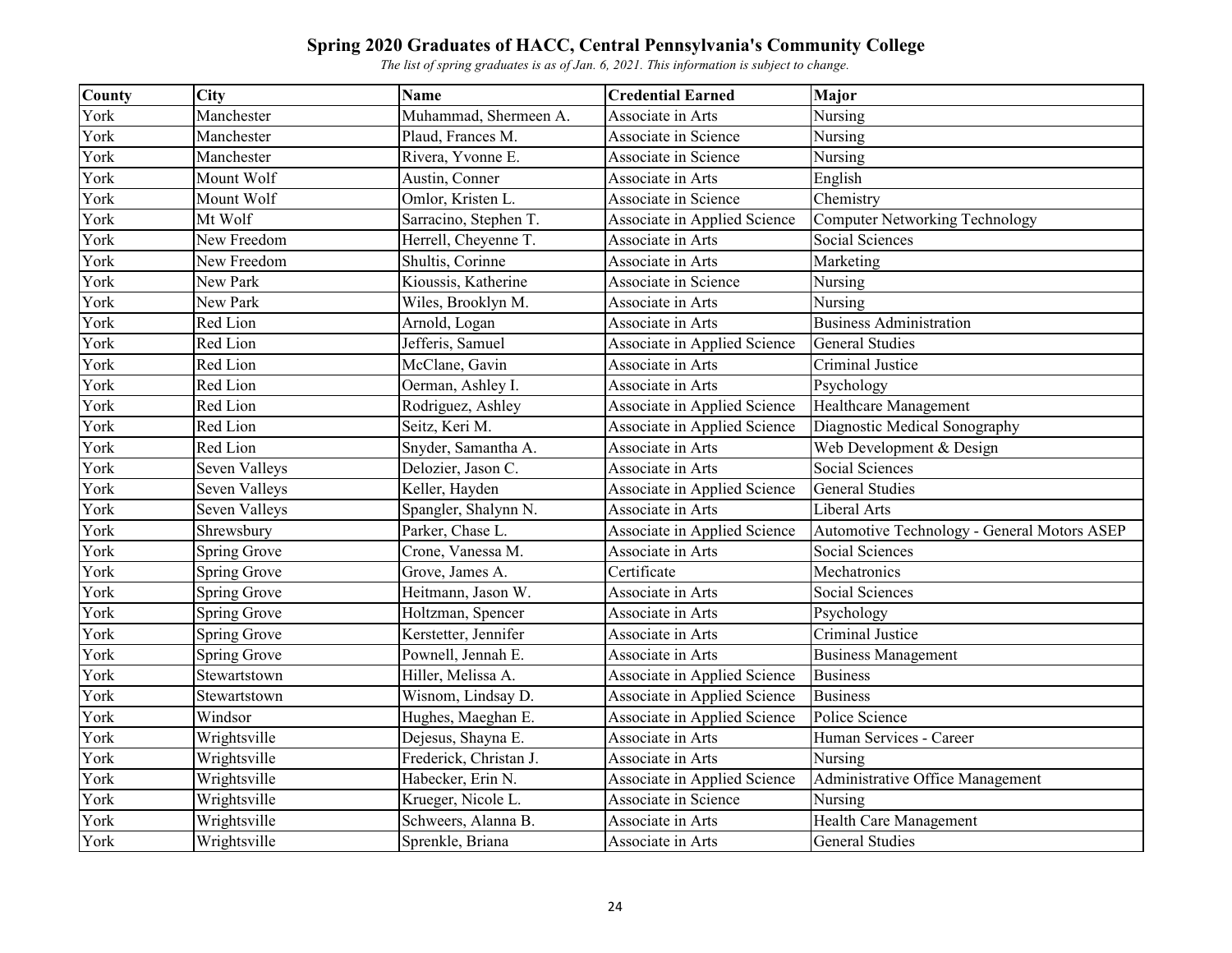| County | <b>City</b> | <b>Name</b>             | <b>Credential Earned</b>     | Major                                       |
|--------|-------------|-------------------------|------------------------------|---------------------------------------------|
| York   | York        | Abdella, Brooke         | Associate in Science         | Communication                               |
| York   | York        | Adrover, Jabot A.       | Associate in Arts            | Nursing                                     |
| York   | York        | Allen, Mikeem M.        | Associate in Science         | <b>Business Administration</b>              |
| York   | York        | Ayers, Jonathan         | Associate in Arts            | <b>Business Management</b>                  |
| York   | York        | Beam, Chase             | Associate in Arts            | Social Services                             |
| York   | York        | Bellomo, Joseph C.      | Associate in Arts            | <b>Computer Information Systems</b>         |
| York   | York        | Bernardi, Chris J.      | Associate in Arts            | <b>Business Studies</b>                     |
| York   | York        | Bowers, Bethany E.      | Associate in Arts            | Nursing                                     |
| York   | York        | Brenneman, Faith        | Certificate                  | <b>Baking and Pastry Arts</b>               |
| York   | York        | Brillhart, Nathan D.    | Associate in Applied Science | <b>Building Construction Management</b>     |
| York   | York        | Cintron Aponte, Jose G. | Associate in Science         | Biology                                     |
| York   | York        | Deeter, Robert V.       | Certificate                  | <b>HVAC</b>                                 |
| York   | York        | Dell, Wendy M.          | Associate in Applied Science | Wellness and Health Promotion               |
| York   | York        | DeVries, Samantha W.    | Associate in Arts            | Social Sciences                             |
| York   | York        | Engles, Tessa           | Associate in Arts            | Criminal Justice                            |
| York   | York        | Enoh, Lydia             | Associate in Arts            | Social Services                             |
| York   | York        | Evans, Nicholas P.      | Associate in Applied Science | <b>Culinary Arts</b>                        |
| York   | York        | Fenton, Jordan N.       | Associate in Arts            | <b>Business Administration</b>              |
| York   | York        | Fissel, Katelyn E.      | Associate in Science         | Nursing                                     |
| York   | York        | Foster, Jessica R.      | Associate in Arts            | English                                     |
| York   | York        | Grossman, Halsey T.     | Associate in Arts            | Social Sciences                             |
| York   | York        | Hartman, Amanda R.      | Associate in Arts            | Social Sciences                             |
| York   | York        | Hendrick, AnneMarie     | Associate in Arts            | Accounting                                  |
| York   | York        | Javier, Stephanie Y.    | Certificate                  | Professional Bookkeeping                    |
| York   | York        | Jury, Caroline N.       | Associate in Arts            | <b>Business Administration</b>              |
| York   | York        | Kaufman, Jacob E.       | Associate in Arts            | Human Services - Career                     |
| York   | York        | King, Heather M.        | Associate in Arts            | <b>General Studies</b>                      |
| York   | York        | Lambert, Jamie          | Associate in Arts            | Health Care Management                      |
| York   | York        | Lopez, Anabella         | Associate in Arts            | Human Services - Career                     |
| York   | York        | Mahoney, Megan          | Associate in Science         | Dental Hygiene                              |
| York   | York        | McCulloch, Jessica G.   | Certificate                  | Early Childhood Care & Education            |
| York   | York        | McNally, Daniel K.      | Associate in Science         | Mathematics                                 |
| York   | York        | Moser, Jessica          | Associate in Arts            | Marketing                                   |
| York   | York        | Myers, Sara             | Associate in Science         | Nursing                                     |
| York   | York        | Nace, Melissa           | Associate in Arts            | Health Care Management                      |
| York   | York        | O'Regan, Patrick N.     | Associate in Applied Science | Automotive Technology - General Motors ASEP |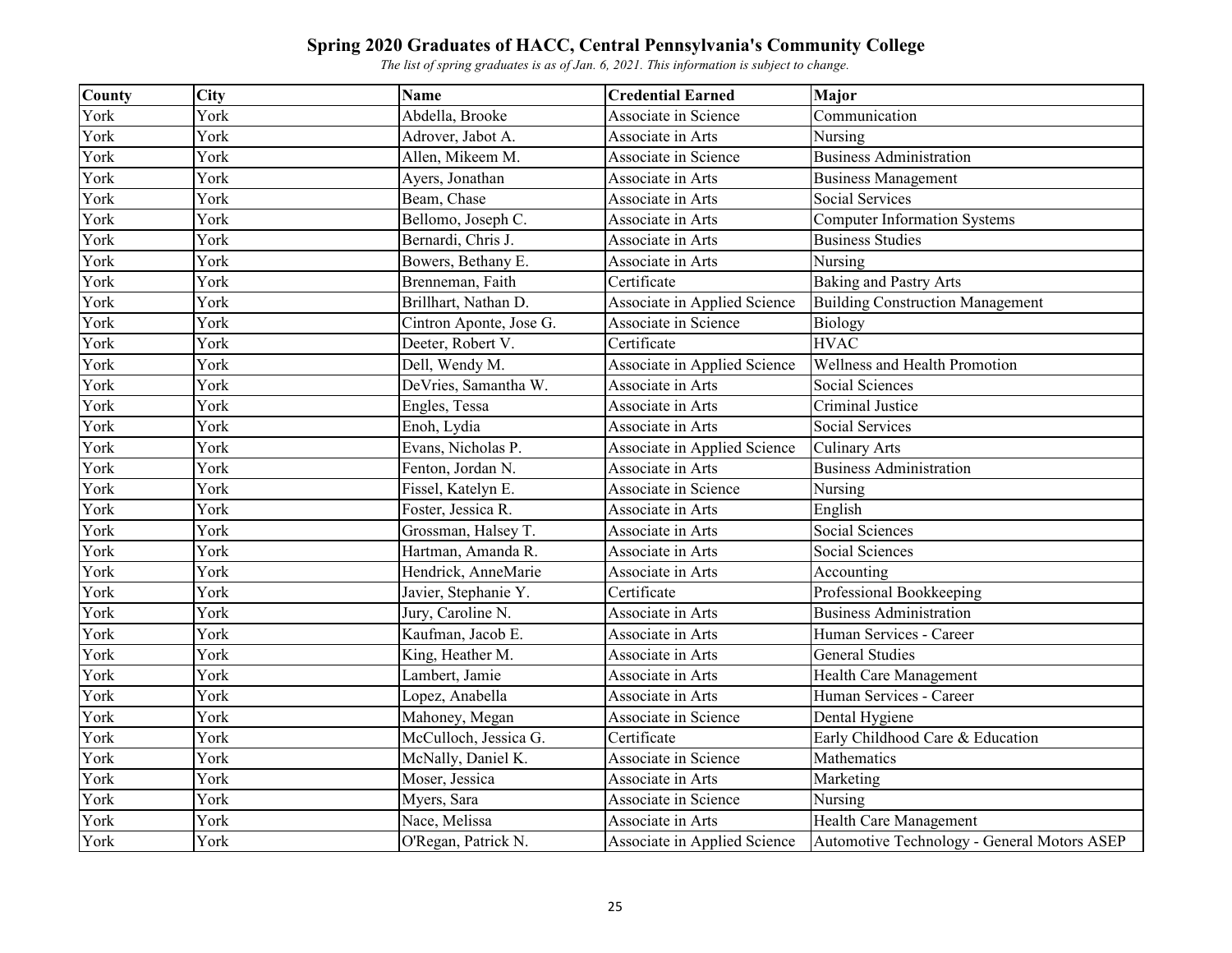| County              | City           | <b>Name</b>            | <b>Credential Earned</b>     | <b>Major</b>                                |  |  |  |
|---------------------|----------------|------------------------|------------------------------|---------------------------------------------|--|--|--|
| York                | York           | Perago, Michael        | Associate in Applied Science | <b>General Studies</b>                      |  |  |  |
| York                | York           | Reimold, Melina M.     | Associate in Applied Science | <b>Business</b>                             |  |  |  |
| York                | York           | Revchuk, Tetiana I.    | Associate in Arts            | <b>Business Administration</b>              |  |  |  |
| York                | York           | Rippo, Karen M.        | Associate in Arts            | Nursing                                     |  |  |  |
| York                | York           | Rodriguez, Myles S.    | Certificate                  | <b>HVAC</b>                                 |  |  |  |
| York                | York           | Samsel, Kristen N.     | Associate in Arts            | Gerontology                                 |  |  |  |
| York                | York           | Sanchez, Miya A.       | Associate in Science         | <b>Business Administration</b>              |  |  |  |
| York                | York           | Scherer, Joyce E.      | Associate in Fine Arts       | Photography                                 |  |  |  |
| York                | York           | Schwartz, Emma         | Associate in Science         | Nursing                                     |  |  |  |
| York                | York           | Senft, Alyssa M.       | Associate in Science         | Dental Hygiene                              |  |  |  |
| York                | York           | Shevchyk, Nataly       | Associate in Arts            | Nursing                                     |  |  |  |
| York                | York           | Shoemaker, Dana J.     | Associate in Applied Science | Diagnostic Medical Sonography               |  |  |  |
| York                | York           | Silkworth, Angela Y.   | Associate in Applied Science | <b>General Studies</b>                      |  |  |  |
| York                | York           | Simms, Sha-Nika M.     | Associate in Science         | Nursing                                     |  |  |  |
| York                | York           | Sites, Schuyler B.     | Associate in Science         | Nursing                                     |  |  |  |
| York                | York           | Small, Olivia I.       | Diploma                      | Music Audio & Recording Technology          |  |  |  |
| York                | York           | Stankoczi, Anna M.     | Certificate                  | Paralegal Studies                           |  |  |  |
| York                | York           | Stauffer, Meagan M.    | Associate in Arts            | Early Childhood - Elementary Education      |  |  |  |
| York                | York           | Svistunov, Victor O.   | Associate in Science         | Pre-Health Professions                      |  |  |  |
| York                | York           | Toy, Rebecca D.        | Associate in Applied Science | <b>Human Services</b>                       |  |  |  |
| York                | York           | Wartburg, Kurk M.      | Associate in Applied Science | Web Development & Design                    |  |  |  |
| York                | York           | Washington, Jesse L.   | Associate in Applied Science | <b>Electrical Technology</b>                |  |  |  |
| York                | York           | Williams, Destiny R.   | Associate in Arts            | Psychology                                  |  |  |  |
| York                | York           | Witmer, Nathaniel R.   | Associate in Applied Science | Automotive Technology - General Motors ASEP |  |  |  |
| York                | York           | Wood, Hannah N.        | Associate in Arts            | Human Services - Career                     |  |  |  |
| York                | York           | Wood, Jessica M.       | Associate in Science         | Biology                                     |  |  |  |
| York                | York           | Wooten, Emily M.       | Associate in Science         | <b>Computer Information Security</b>        |  |  |  |
| York                | York           | York, Hannah L.        | Associate in Science         | Nursing                                     |  |  |  |
| York                | York           | Ziolkowski, Te'Sia M.  | Associate in Science         | Nursing                                     |  |  |  |
| York                | York Haven     | Robertson, Mitchell H. | Associate in Applied Science | <b>General Studies</b>                      |  |  |  |
| York                | York Haven     | Sibio, Destiny L.      | Associate in Arts            | Nursing                                     |  |  |  |
|                     |                |                        |                              |                                             |  |  |  |
|                     |                |                        |                              |                                             |  |  |  |
| Not in Pennsylvania |                |                        |                              |                                             |  |  |  |
| International       | Saudi Arabia   | Almusharaf, Abdalsalam | Associate in Arts            | Marketing                                   |  |  |  |
| Out of State        | Arlington, Va. | Couser, Devin          | Associate in Applied Science | <b>General Studies</b>                      |  |  |  |